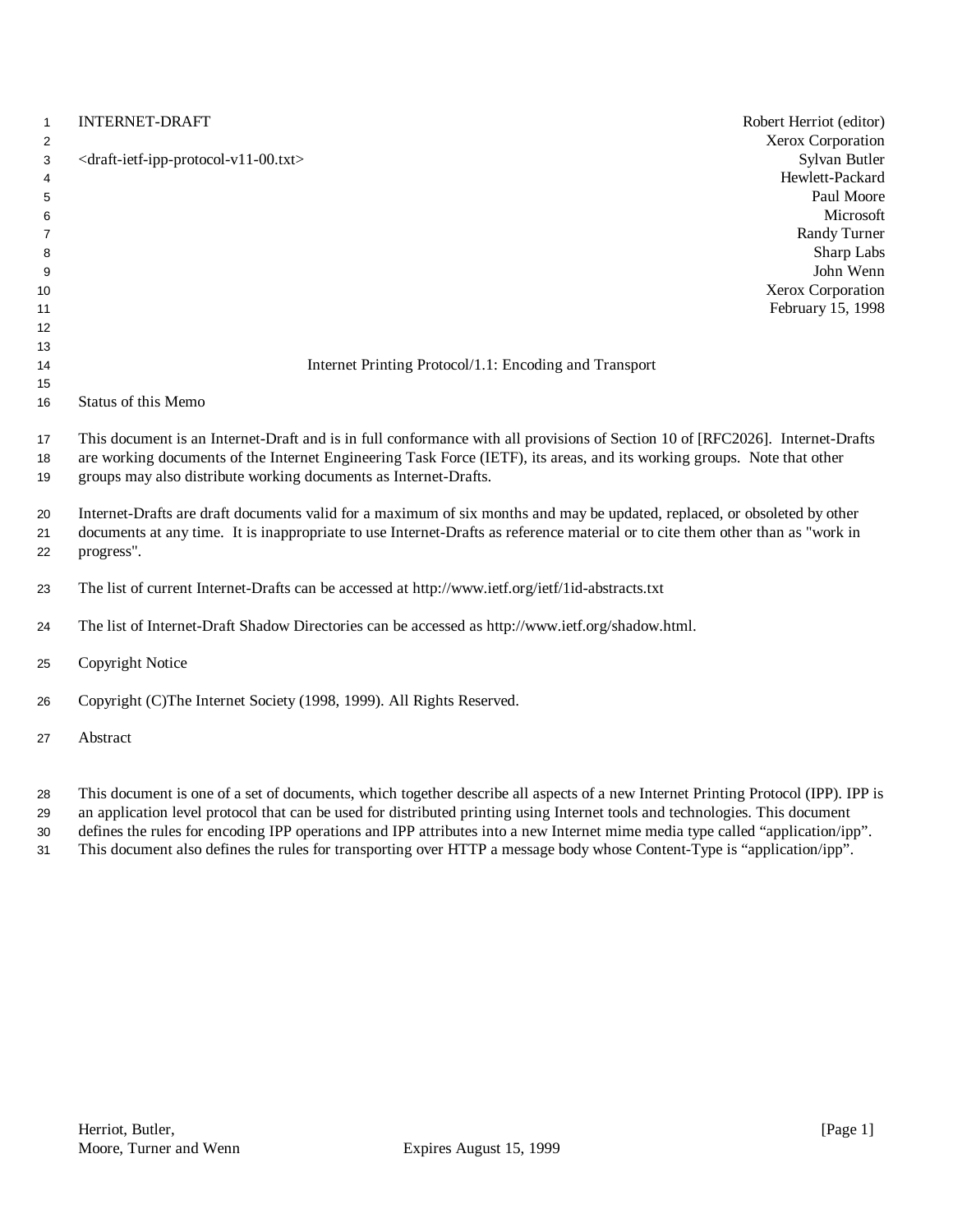The full set of IPP documents includes:

- Design Goals for an Internet Printing Protocol [ipp-req]
- Rationale for the Structure and Model and Protocol for the Internet Printing Protocol [ipp-rat]
- Internet Printing Protocol/1.1: Model and Semantics [ipp-mod]
- Internet Printing Protocol/1.1: Encoding and Transport (this document)
- Internet Printing Protocol/1.1: Implementer's Guide [ipp-iig]
- Mapping between LPD and IPP Protocols [ipp-lpd]

 The document, "Design Goals for an Internet Printing Protocol", takes a broad look at distributed printing functionality, and it enumerates real-life scenarios that help to clarify the features that need to be included in a printing protocol for the Internet. It

 identifies requirements for three types of users: end users, operators, and administrators. It calls out a subset of end user requirements that are satisfied in IPP/1.1. Operator and administrator requirements are out of scope for version 1.1.

 The document, "Rationale for the Structure and Model and Protocol for the Internet Printing Protocol", describes IPP from a high level view, defines a roadmap for the various documents that form the suite of IPP specifications, and gives background and rationale for the IETF working group's major decisions.

 The document, "Internet Printing Protocol/1.1: Model and Semantics", describes a simplified model with abstract objects, their attributes, and their operations that are independent of encoding and transport. It introduces a Printer and a Job object. The Job object optionally supports multiple documents per Job. It also addresses security, internationalization, and directory issues.

 This document "Internet Printing Protocol/1.1: Implementer's Guide", gives advice to implementers of IPP clients and IPP objects.

 The document "Mapping between LPD and IPP Protocols" gives some advice to implementers of gateways between IPP and LPD (Line Printer Daemon) implementations.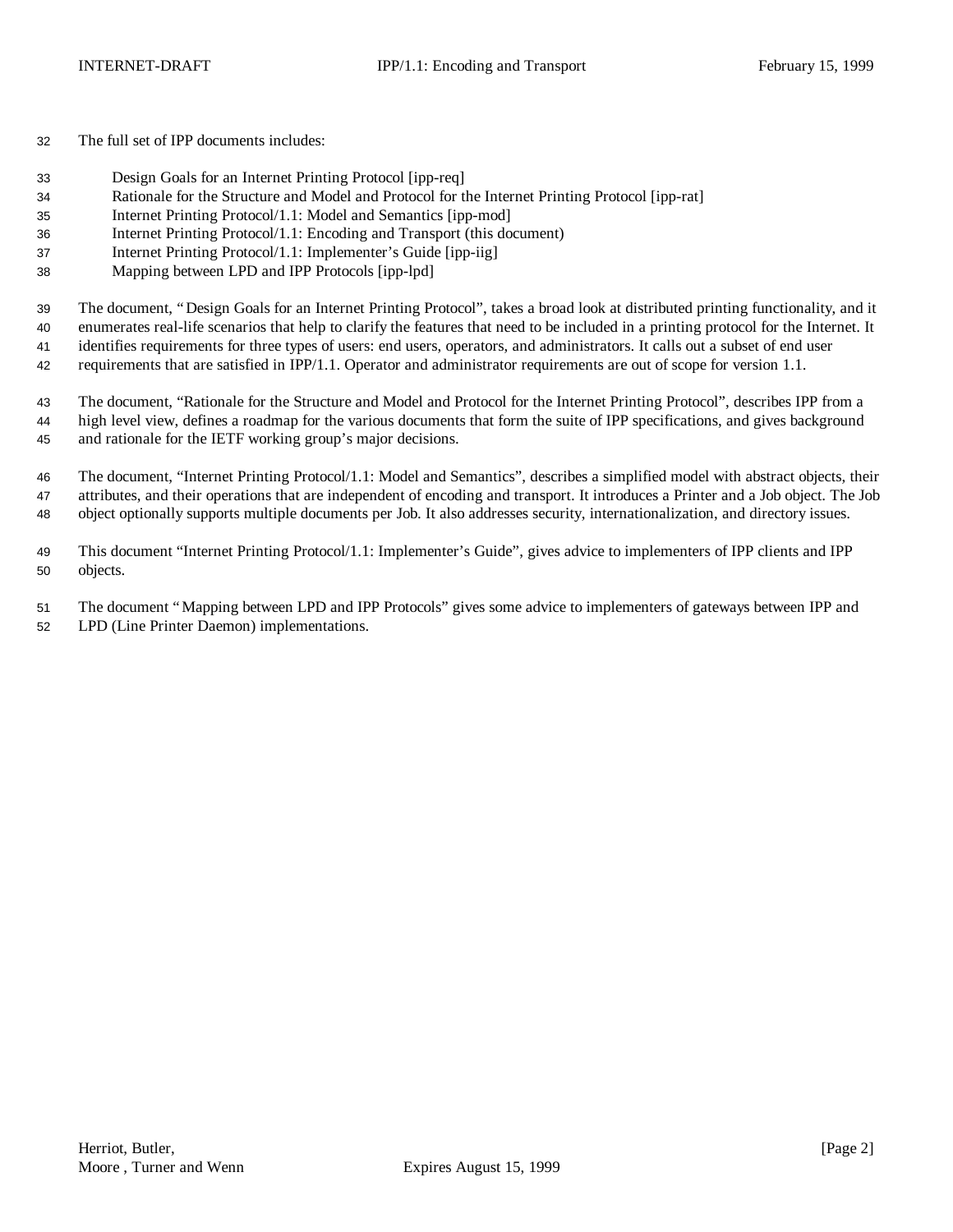| ٠        |        |
|----------|--------|
| ۰.       | I<br>I |
| v.<br>۰. | ۰.     |

### Table of Contents

| 54 | 1.  |               |  |
|----|-----|---------------|--|
| 55 | 2.  |               |  |
| 56 | 3.  |               |  |
| 57 |     |               |  |
| 58 |     | 3.2           |  |
| 59 |     | 3.3           |  |
| 60 |     | 3.4           |  |
| 61 |     | $3.5^{\circ}$ |  |
| 62 |     | $3.6^{\circ}$ |  |
| 63 |     | 3.7<br>Tags8  |  |
| 64 |     |               |  |
| 65 |     |               |  |
| 66 |     |               |  |
| 67 |     |               |  |
| 68 |     |               |  |
| 69 |     |               |  |
| 70 |     | 3.12 Data 13  |  |
| 71 | 4.  |               |  |
| 72 | 5.  |               |  |
| 73 | 6.  |               |  |
| 74 | 7.  |               |  |
| 75 |     |               |  |
| 76 | 8.  |               |  |
| 77 | 9.  |               |  |
| 78 | 10. |               |  |
| 79 | 11. |               |  |
| 80 |     |               |  |
| 81 |     |               |  |
| 82 |     |               |  |
| 83 |     |               |  |
| 84 |     |               |  |
| 85 |     |               |  |
| 86 |     |               |  |
| 87 |     |               |  |
| 88 | 12. |               |  |
| 89 | 13. |               |  |
| 90 | 14. |               |  |
| 91 |     |               |  |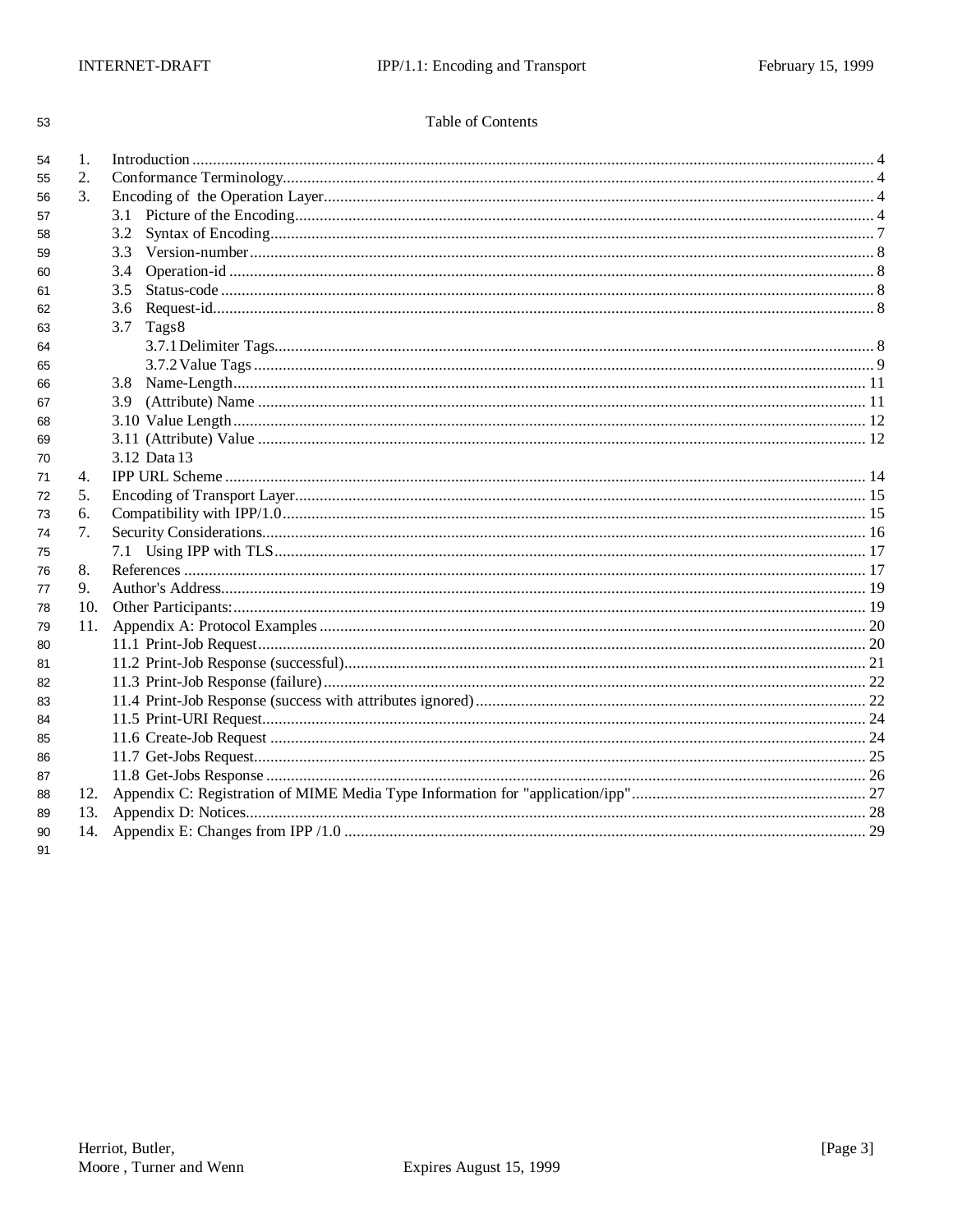# **1. Introduction**

 This document contains the rules for encoding IPP operations and describes two layers: the transport layer and the operation layer.

 The transport layer consists of an HTTP/1.1 request or response. RFC 2068 [rfc2068] describes HTTP/1.1. This document specifies the HTTP headers that an IPP implementation supports.

 The operation layer consists of a message body in an HTTP request or response. The document "Internet Printing Protocol/1.1: Model and Semantics" [ipp-mod] defines the semantics of such a message body and the supported values. This document specifies the encoding of an IPP operation. The aforementioned document [ipp-mod] is henceforth referred to as the "IPP model document"

# **2. Conformance Terminology**

 The key words "MUST", "MUST NOT", "REQUIRED", "SHOULD", "SHOULD NOT", "RECOMMENDED", "MAY", and "OPTIONAL" in this document are to be interpreted as described in RFC 2119 [rfc2119].

# **3. Encoding of the Operation Layer**

 The operation layer MUST contain a single operation request or operation response. Each request or response consists of a sequence of values and attribute groups. Attribute groups consist of a sequence of attributes each of which is a name and value. Names and values are ultimately sequences of octets

 The encoding consists of octets as the most primitive type. There are several types built from octets, but three important types are integers, character strings and octet strings, on which most other data types are built. Every character string in this encoding MUST be a sequence of characters where the characters are associated with some charset and some natural language. A character string MUST be in "reading order" with the first character in the value (according to reading order) being the first character in the encoding. A character string whose associated charset is US-ASCII whose associated natural language is US English is henceforth called a US-ASCII-STRING. A character string whose associated charset and natural language are specified in a request or response as described in the model document is henceforth called a LOCALIZED-STRING. An octet string MUST be in "IPP model document order" with the first octet in the value (according to the IPP model document order) being the first octet in the encoding Every integer in this encoding MUST be encoded as a signed integer using two's- complement binary encoding with big-endian format (also known as "network order" and "most significant byte first"). The number of octets for an integer MUST be 1, 2 or 4, depending on usage in the protocol. Such one-octet integers, henceforth called SIGNED-BYTE, are used for the version-number and tag fields. Such two-byte integers, henceforth called SIGNED- SHORT are used for the operation-id, status-code and length fields. Four byte integers, henceforth called SIGNED-INTEGER, are used for values fields and the sequence number.

- The following two sections present the operation layer in two ways
- 124 informally through pictures and description
- 125 formally through Augmented Backus-Naur Form (ABNF), as specified by RFC 2234 [rfc2234]

### **3.1 Picture of the Encoding**

The encoding for an operation request or response consists of:

Herriot, Butler, [Page 4] [Page 4] Moore, Turner and Wenn Expires August 15, 1999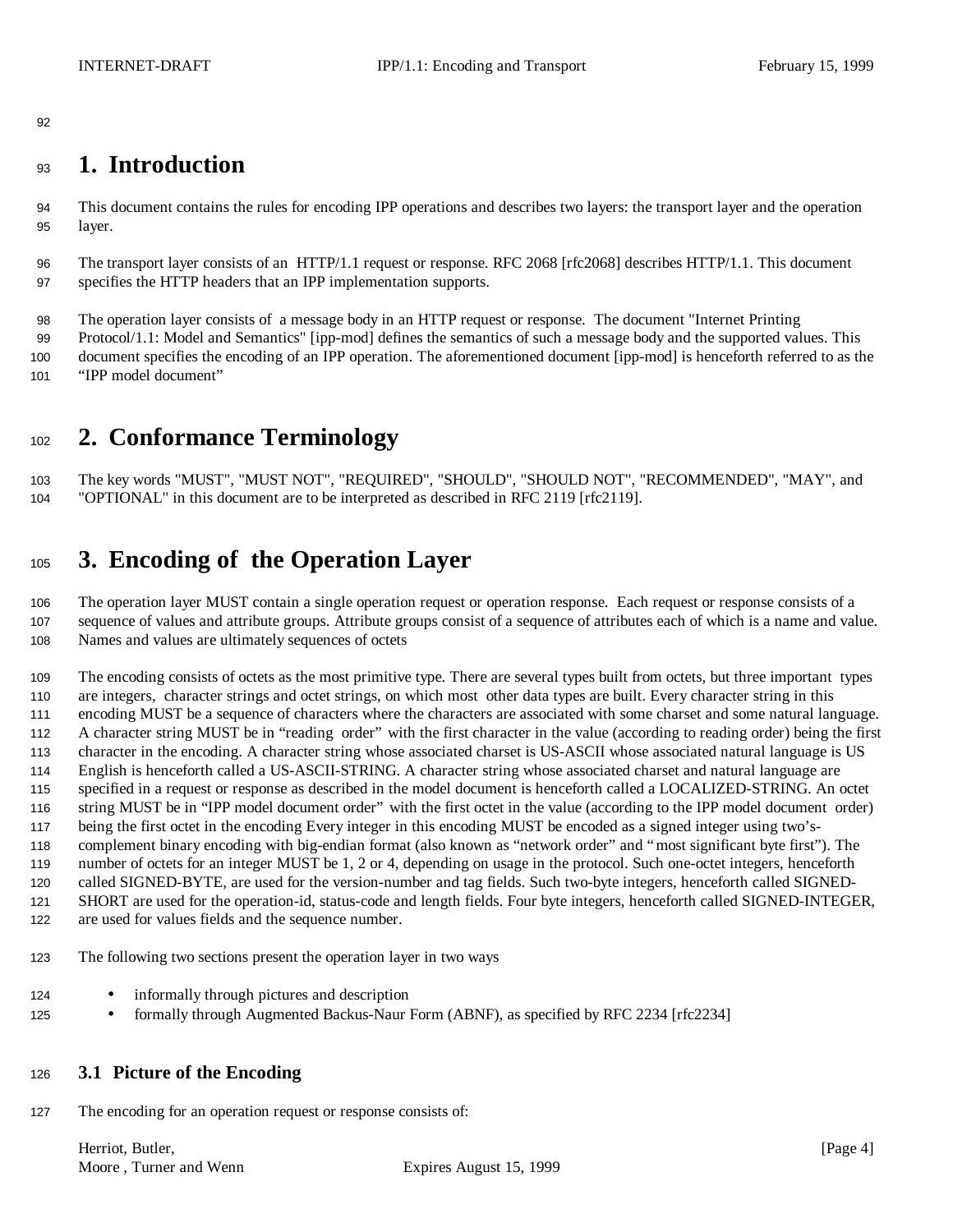| 128                      |                                                        |         |                    |
|--------------------------|--------------------------------------------------------|---------|--------------------|
| 129<br>130               | version-number                                         |         | 2 bytes - required |
| 131<br>132<br>133<br>134 | operation-id (request)<br>or<br>status-code (response) |         | 2 bytes - required |
| 135<br>136               | request-id                                             |         | 4 bytes - required |
| 137<br>138               | xxx-attributes-taq                                     | 1 byte  | $-0$ or more       |
| 139<br>140               | xxx-attribute-sequence                                 | n bytes |                    |
| 141<br>142               | end-of-attributes-tag                                  |         | 1 byte - required  |
| 143<br>144               | data                                                   |         | q bytes - optional |
|                          |                                                        |         |                    |

 The xxx-attributes-tag and xxx-attribute-sequence represents four different values of "xxx", namely, operation, job, printer and unsupported. The xxx-attributes-tag and an xxx-attribute-sequence represent attribute groups in the model document. The xxx-attributes-tag identifies the attribute group and the xxx-attribute-sequence contains the attributes.

 The expected sequence of xxx-attributes-tag and xxx-attribute-sequence is specified in the IPP model document for each operation request and operation response.

 A request or response SHOULD contain each xxx-attributes-tag defined for that request or response even if there are no attributes except for the unsupported-attributes-tag which SHOULD be present only if the unsupported-attribute-sequence is non-empty. A receiver of a request MUST be able to process as equivalent empty attribute groups:

a) an xxx-attributes-tag with an empty xxx-attribute-sequence,

b) an expected but missing xxx-attributes-tag.

 The data is omitted from some operations, but the end-of-attributes-tag is present even when the data is omitted. Note, the xxx- attributes-tags and end-of-attributes-tag are called 'delimiter-tags'. Note: the xxx-attribute-sequence, shown above may consist of 0 bytes, according to the rule below.

An xxx-attributes-sequence consists of zero or more compound-attributes.

| 159 |                    |                        |
|-----|--------------------|------------------------|
| 160 | compound-attribute | S<br>bytes - 0 or more |
| 161 |                    |                        |

A compound-attribute consists of an attribute with a single value followed by zero or more additional values.

 Note: a 'compound-attribute' represents a single attribute in the model document. The 'additional value' syntax is for attributes with 2 or more values.

Each attribute consists of: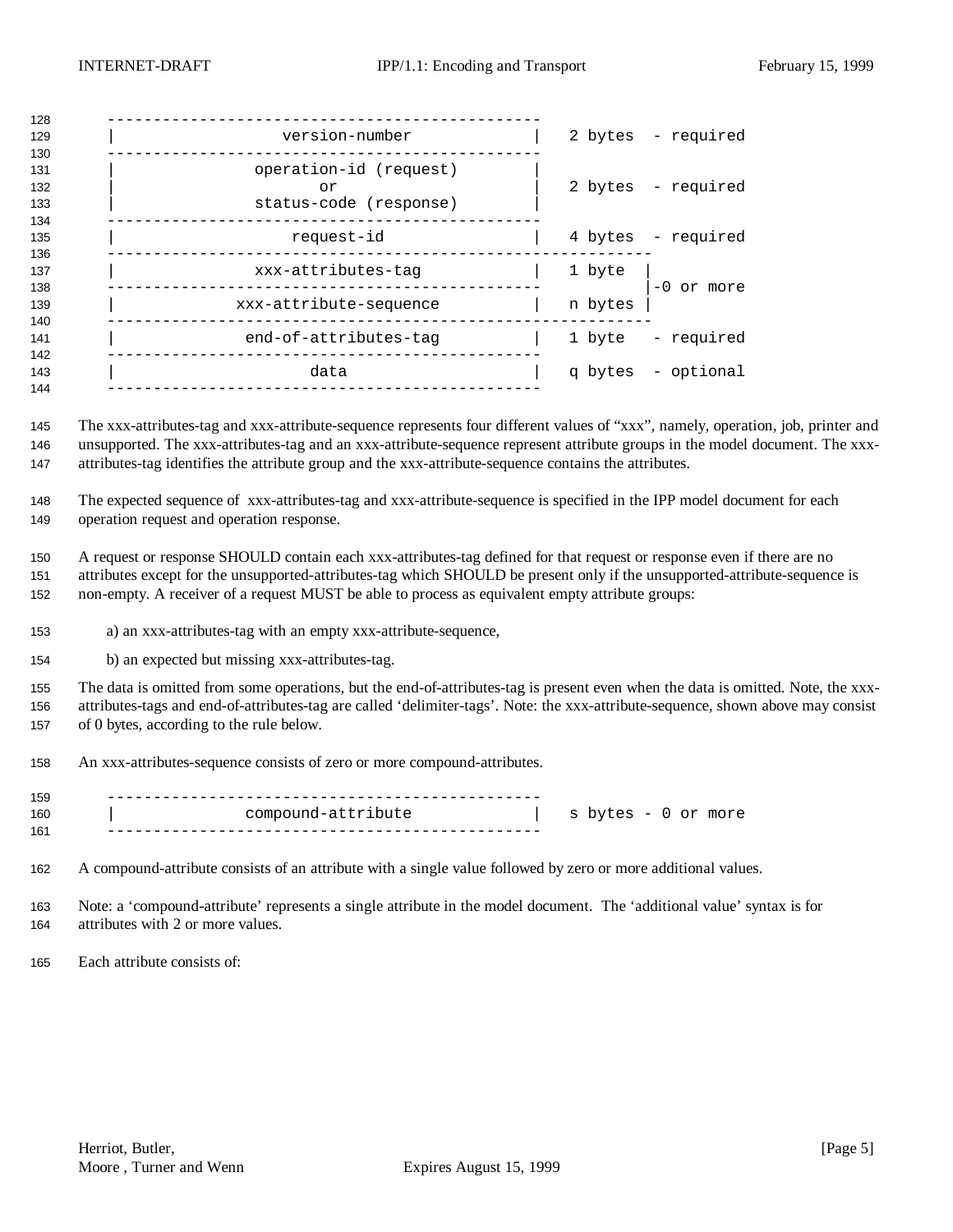| value-tag                                                                                          |                                  |         |                                                               |
|----------------------------------------------------------------------------------------------------|----------------------------------|---------|---------------------------------------------------------------|
|                                                                                                    |                                  | 1 byte  |                                                               |
| name-length (value is u)                                                                           |                                  | 2 bytes |                                                               |
| ___________________________________<br>name                                                        |                                  |         |                                                               |
| value-length (value is v)                                                                          |                                  |         |                                                               |
| value                                                                                              |                                  |         |                                                               |
|                                                                                                    |                                  |         |                                                               |
|                                                                                                    |                                  |         |                                                               |
| value-tag                                                                                          |                                  |         |                                                               |
| name-length (value is 0x0000)                                                                      |                                  |         |                                                               |
| value-length (value is w)                                                                          |                                  |         | -0 or more                                                    |
|                                                                                                    |                                  |         |                                                               |
| value<br>Note: an additional value is like an attribute whose name-length is 0.                    |                                  | w bytes |                                                               |
| From the standpoint of a parsing loop, the encoding consists of:<br>________________<br>_________. |                                  |         |                                                               |
| version-number<br>--------------                                                                   |                                  |         | 2 bytes - required                                            |
| operation-id (request)<br>or                                                                       |                                  | 2 bytes |                                                               |
| status-code (response)                                                                             |                                  |         | - required                                                    |
| request-id                                                                                         |                                  |         | 4 bytes - required                                            |
| tag (delimiter-tag or value-tag)                                                                   |                                  | 1 byte  |                                                               |
| <u>.</u> .<br>empty or rest of attribute                                                           |                                  | x bytes | -0 or more                                                    |
| end-of-attributes-tag<br>_______________________________                                           |                                  |         | 2 bytes - required                                            |
|                                                                                                    | An additional value consists of: |         | u bytes<br>2 bytes<br>v bytes<br>1 byte<br>2 bytes<br>2 bytes |

- The value of the tag determines whether the bytes following the tag are:
- attributes
- data
- 211 the remainder of a single attribute where the tag specifies the type of the value.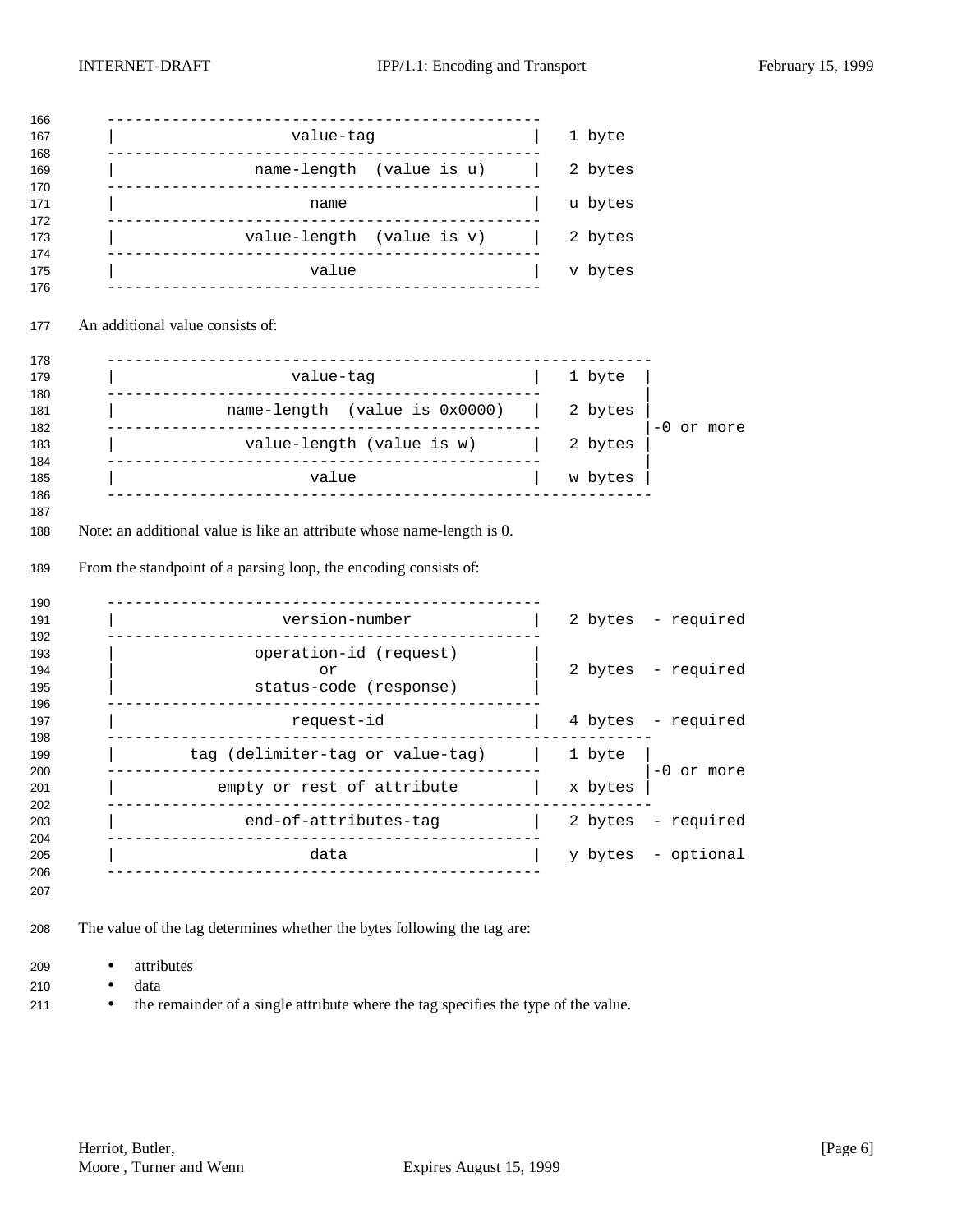### **3.2 Syntax of Encoding**

 The syntax below is ABNF [rfc2234] except 'strings of literals' MUST be case sensitive. For example 'a' means lower case 'a' and not upper case 'A'. In addition, SIGNED-BYTE and SIGNED-SHORT fields are represented as '%x' values which show their range of values.

| 216 | $ipp-message = ipp-request / ipp-response$                              |                    |
|-----|-------------------------------------------------------------------------|--------------------|
| 217 | ipp-request = version-number operation-id request-id                    |                    |
| 218 | *(xxx-attributes-tag xxx-attribute-sequence) end-of-attributes-tag data |                    |
| 219 | ipp-response = version-number status-code request-id                    |                    |
| 220 | *(xxx-attributes-tag xxx-attribute-sequence) end-of-attributes-tag data |                    |
| 221 | $xxx$ -attribute-sequence = *compound-attribute                         |                    |
| 222 |                                                                         |                    |
| 223 | xxx-attributes-tag = operation-attributes-tag / job-attributes-tag /    |                    |
| 224 | printer-attributes-tag / unsupported-attributes-tag                     |                    |
| 225 |                                                                         |                    |
| 226 | $version-number = majorversion-number minorversion-number$              |                    |
| 227 | major-version-number = $SIGNED-BYTE$ ; initially %d1                    |                    |
| 228 | minor-version-number = $SIGNED-BYTE$ ; initially %d0                    |                    |
| 229 |                                                                         |                    |
| 230 | $operation-id = SIGNED-SHORT$ ; mapping from model defined below        |                    |
| 231 | status-code = SIGNED-SHORT; mapping from model defined below            |                    |
| 232 | request-id = SIGNED-INTEGER ; whose value is $> 0$                      |                    |
| 233 |                                                                         |                    |
| 234 | $compound-attribute = attribute * additional-values$                    |                    |
| 235 |                                                                         |                    |
|     | attribute = value-tag name-length name value-length value               |                    |
| 236 | $additional-values = value-tag zero-name-length value-length value$     |                    |
| 237 |                                                                         |                    |
| 238 | name-length = SIGNED-SHORT ; number of octets of 'name'                 |                    |
| 239 | name = LALPHA *( LALPHA / DIGIT / "-" / "_" / ".")                      |                    |
| 240 | value-length = SIGNED-SHORT; number of octets of 'value'                |                    |
| 241 | $value = OCTET-STRING$                                                  |                    |
| 242 |                                                                         |                    |
| 243 |                                                                         |                    |
| 244 | $data = OCTET-STRING$                                                   |                    |
| 245 |                                                                         |                    |
| 246 | zero-name-length = $%x00.00$                                            | ; name-length of 0 |
| 247 | operation-attributes-tag = $%x01$                                       | ; tag of 1         |
| 248 | job-attributes-tag<br>$=$ % x02                                         | ; tag of 2         |
| 249 | printer-attributes-tag = $%x04$                                         | ; tag of 4         |
| 250 | unsupported- attributes-tag = $%x05$                                    | ; tag of 5         |
| 251 | end-of-attributes-tag = $%x03$                                          | ; tag of 3         |
| 252 | value-tag = $%x10$ -FF                                                  |                    |
| 253 |                                                                         |                    |
| 254 | $SIGNED-BYTE = BYTE$                                                    |                    |
| 255 | $SIGNED-SHORT = 2BYTE$                                                  |                    |
| 256 | $SIGNED-INTER = 4BYTE$                                                  |                    |
| 257 | $DIGIT = %x30-39$ ; "0" to "9"                                          |                    |
| 258 | LALPHA = $%x61-7A$ ; "a" to "z"                                         |                    |
| 259 | $BYTE = %x00-FF$                                                        |                    |
| 260 | $OCTET-STRING = *BYTE$                                                  |                    |
| 261 |                                                                         |                    |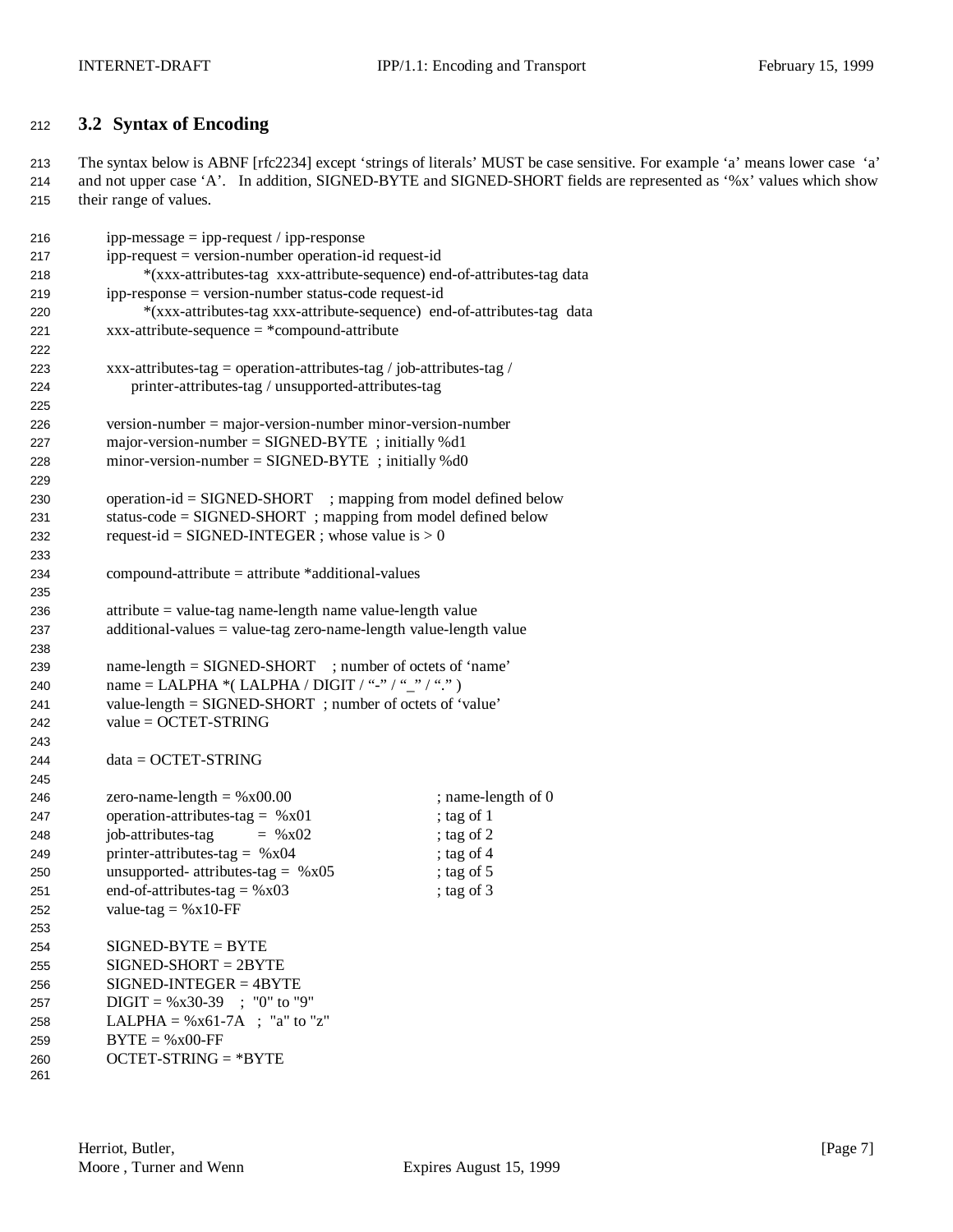The syntax allows an xxx-attributes-tag to be present when the xxx-attribute-sequence that follows is empty. The syntax is

 defined this way to allow for the response of Get-Jobs where no attributes are returned for some job-objects. Although it is RECOMMENDED that the sender not send an xxx-attributes-tag if there are no attributes (except in the Get-Jobs response just mentioned), the receiver MUST be able to decode such syntax.

### **3.3 Version-number**

 The version-number MUST consist of a major and minor version-number, each of which MUST be represented by a SIGNED- BYTE. The protocol described in this document MUST have a major version-number of 1 (0x01) and a minor version-number 269 of  $1 (0x01)$ . The ABNF for these two bytes MUST be %x01.01.

### **3.4 Operation-id**

 Operation-ids are defined as enums in the model document. An operation-ids enum value MUST be encoded as a SIGNED-SHORT.

Note: the values 0x4000 to 0xFFFF are reserved for private extensions.

### **3.5 Status-code**

- Status-codes are defined as enums in the model document. A status-code enum value MUST be encoded as a SIGNED-SHORT.
- The status-code is an operation attribute in the model document. In the protocol, the status-code is in a special position, outside of the operation attributes.
- If an IPP status-code is returned, then the HTTP Status-Code MUST be 200 (successful-ok). With any other HTTP Status-Code value, the HTTP response MUST NOT contain an IPP message-body, and thus no IPP status-code is returned.

### **3.6 Request-id**

 The request-id allows a client to match a response with a request. This mechanism is unnecessary in HTTP, but may be useful when application/ipp entity bodies are used in another context.

 The request-id in a response MUST be the value of the request-id received in the corresponding request. A client can set the request-id in each request to a unique value or a constant value, such as 1, depending on what the client does with the request-id returned in the response. The value of the request-id MUST be greater than zero.

### **3.7 Tags**

- There are two kinds of tags:
- delimiter tags: delimit major sections of the protocol, namely attributes and data
- value tags: specify the type of each attribute value
- 3.7.1 Delimiter Tags
- The following table specifies the values for the delimiter tags:

Herriot, Butler, [Page 8] [Page 8] Moore, Turner and Wenn Expires August 15, 1999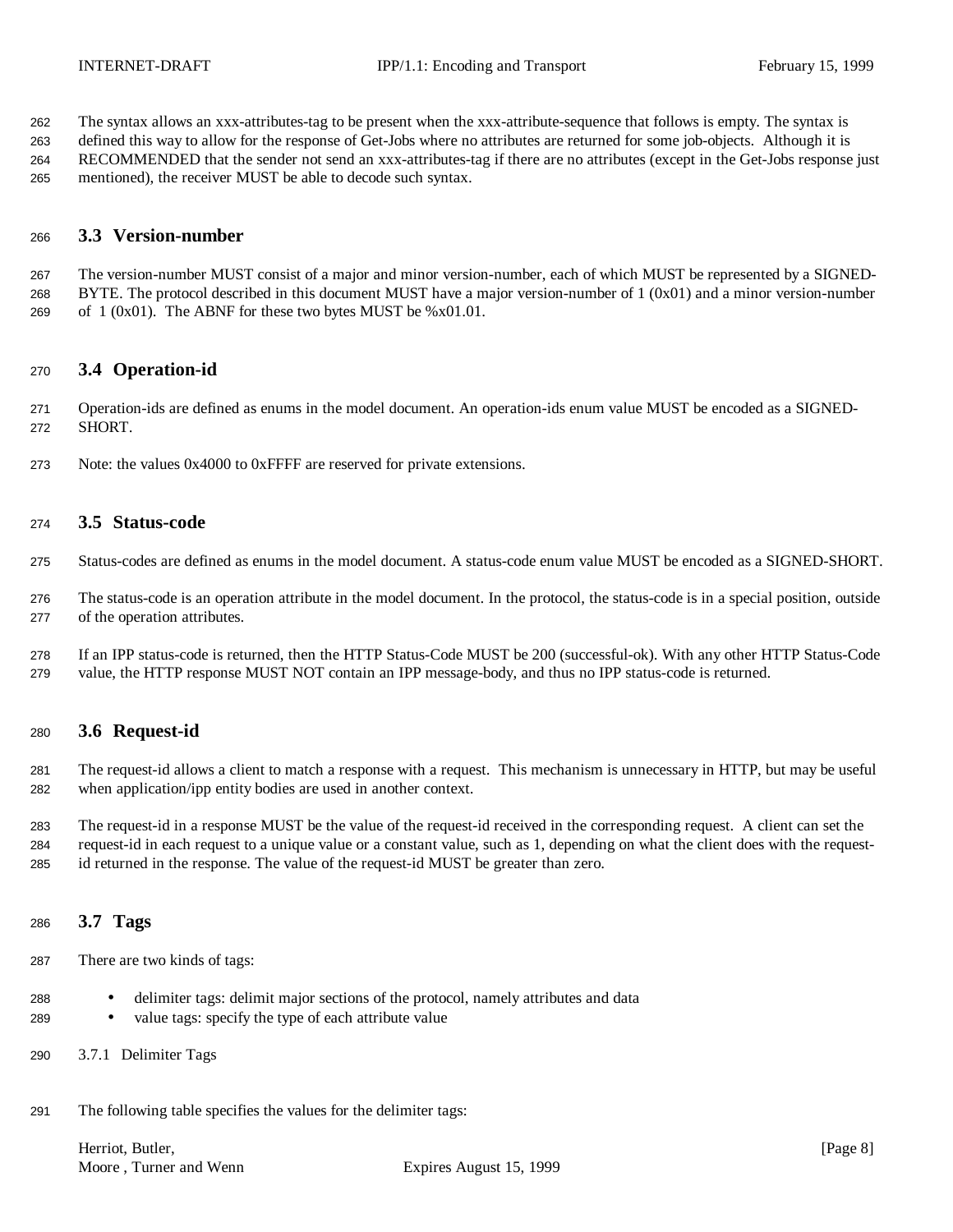| Tag Value (Hex) | <b>Delimiter</b>                                   |
|-----------------|----------------------------------------------------|
| 0x00            | reserved                                           |
| 0x01            | operation-attributes-tag                           |
| 0x02            | job-attributes-tag                                 |
| 0x03            | end-of-attributes-tag                              |
| 0x04            | printer-attributes-tag                             |
| 0x05            | unsupported-attributes-tag                         |
| $0x06-0x0e$     | reserved for future delimiters                     |
| 0x0F            | reserved for future chunking-end-of-attributes-tag |

292 When an xxx-attributes-tag occurs in the protocol, it MUST mean that zero or more following attributes up to the next 293 delimiter tag are attributes belonging to group xxx as defined in the model document, where xxx is operation, job, printer,

294 unsupported.

 Doing substitution for xxx in the above paragraph, this means the following. When an operation-attributes-tag occurs in the protocol, it MUST mean that the zero or more following attributes up to the next delimiter tag are operation attributes as defined in the model document. When an job-attributes-tag occurs in the protocol, it MUST mean that the zero or more following attributes up to the next delimiter tag are job attributes or job template attributes as defined in the model document. When a printer-attributes-tag occurs in the protocol, it MUST mean that the zero or more following attributes up to the next delimiter tag are printer attributes as defined in the model document. When an unsupported-attributes-tag occurs in the protocol, it MUST mean that the zero or more following attributes up to the next delimiter tag are unsupported attributes as defined in the model document.

303 The operation-attributes-tag and end-of-attributes-tag MUST each occur exactly once in an operation. The operation-attributes-304 tag MUST be the first tag delimiter, and the end-of-attributes-tag MUST be the last tag delimiter. If the operation has a 305 document-content group, the document data in that group MUST follow the end-of-attributes-tag.

306 Each of the other three xxx-attributes-tags defined above is OPTIONAL in an operation and each MUST occur at most once 307 in an operation, except for job-attributes-tag in a Get-Jobs response which may occur zero or more times.

308 The order and presence of delimiter tags for each operation request and each operation response MUST be that defined in the 309 model document. For further details, see section 3.9 "(Attribute) Name" and section 11 "Appendix A: Protocol Examples".

310 A Printer MUST treat the reserved delimiter tags differently from reserved value tags so that the Printer knows that there is an 311 entire attribute group that it doesn't understand as opposed to a single value that it doesn't understand.

312 3.7.2 Value Tags

313 The remaining tables show values for the value-tag, which is the first octet of an attribute. The value-tag specifies the type of 314 the value of the attribute. The following table specifies the "out-of-band" values for the value-tag.

| Tag Value (Hex) | <b>Meaning</b>                            |
|-----------------|-------------------------------------------|
| 0x10            | unsupported                               |
| 0x11            | reserved for future 'default'             |
| 0x12            | unknown                                   |
| 0x13            | no-value                                  |
| $0x14-0x1F$     | reserved for future "out-of-band" values. |

315 The "unsupported" value MUST be used in the attribute-sequence of an error response for those attributes which the printer

316 does not support. The "default" value is reserved for future use of setting value back to their default value. The "unknown"

317 value is used for the value of a supported attribute when its value is temporarily unknown. The "no-value" value is used for a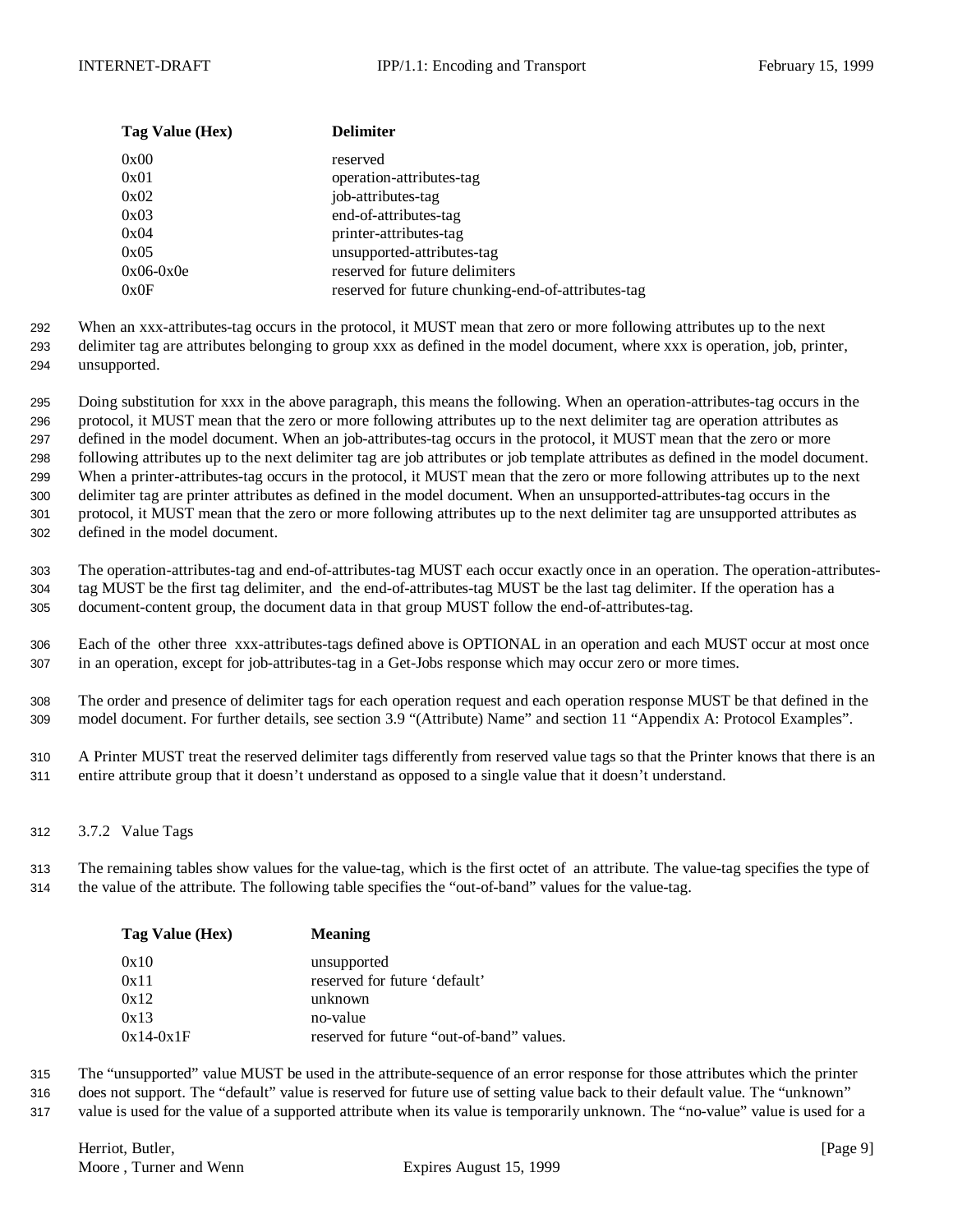- 318 supported attribute to which no value has been assigned, e.g. "job-k-octets-supported" has no value if an implementation
- 319 supports this attribute, but an administrator has not configured the printer to have a limit.
- 320 The following table specifies the integer values for the value-tag:

| Tag Value (Hex) | <b>Meaning</b>                    |
|-----------------|-----------------------------------|
| 0x20            | reserved                          |
| 0x21            | integer                           |
| 0x22            | boolean                           |
| 0x23            | enum                              |
| $0x24-0x2F$     | reserved for future integer types |

- 321 NOTE: 0x20 is reserved for "generic integer" if it should ever be needed.
- 322 The following table specifies the octetString values for the value-tag:

| Tag Value (Hex) | <b>Meaning</b>                          |
|-----------------|-----------------------------------------|
| 0x30            | octetString with an unspecified format  |
| 0x31            | dateTime                                |
| 0x32            | resolution                              |
| 0x33            | rangeOfInteger                          |
| 0x34            | reserved for collection (in the future) |
| 0x35            | textWithLanguage                        |
| 0x36            | nameWithLanguage                        |
| $0x37-0x3F$     | reserved for future octetString types   |
|                 |                                         |

323 The following table specifies the character-string values for the value-tag:

| Tag Value (Hex) | <b>Meaning</b>                             |
|-----------------|--------------------------------------------|
| 0x40            | reserved                                   |
| 0x41            | textWithoutLanguage                        |
| 0x42            | nameWithoutLanguage                        |
| 0x43            | reserved                                   |
| 0x44            | keyword                                    |
| 0x45            | uri                                        |
| 0x46            | uriScheme                                  |
| 0x47            | charset                                    |
| 0x48            | naturalLanguage                            |
| 0x49            | mimeMediaType                              |
| $0x4A-0x5F$     | reserved for future character string types |

- 324 NOTE: 0x40 is reserved for "generic character-string" if it should ever be needed.
- 325 NOTE: an attribute value always has a type, which is explicitly specified by its tag; one such tag value is
- 326 "nameWithoutLanguage". An attribute's name has an implicit type, which is keyword.
- 327 The values 0x60-0xFF are reserved for future types. There are no values allocated for private extensions. A new type MUST be 328 registered via the type 2 registration process [ipp-mod].
- 329 The tag 0x7F is reserved for extending types beyond the 255 values available with a single byte. A tag value of 0x7F MUST 330 signify that the first 4 bytes of the value field are interpreted as the tag value. Note, this future extension doesn't affect parsers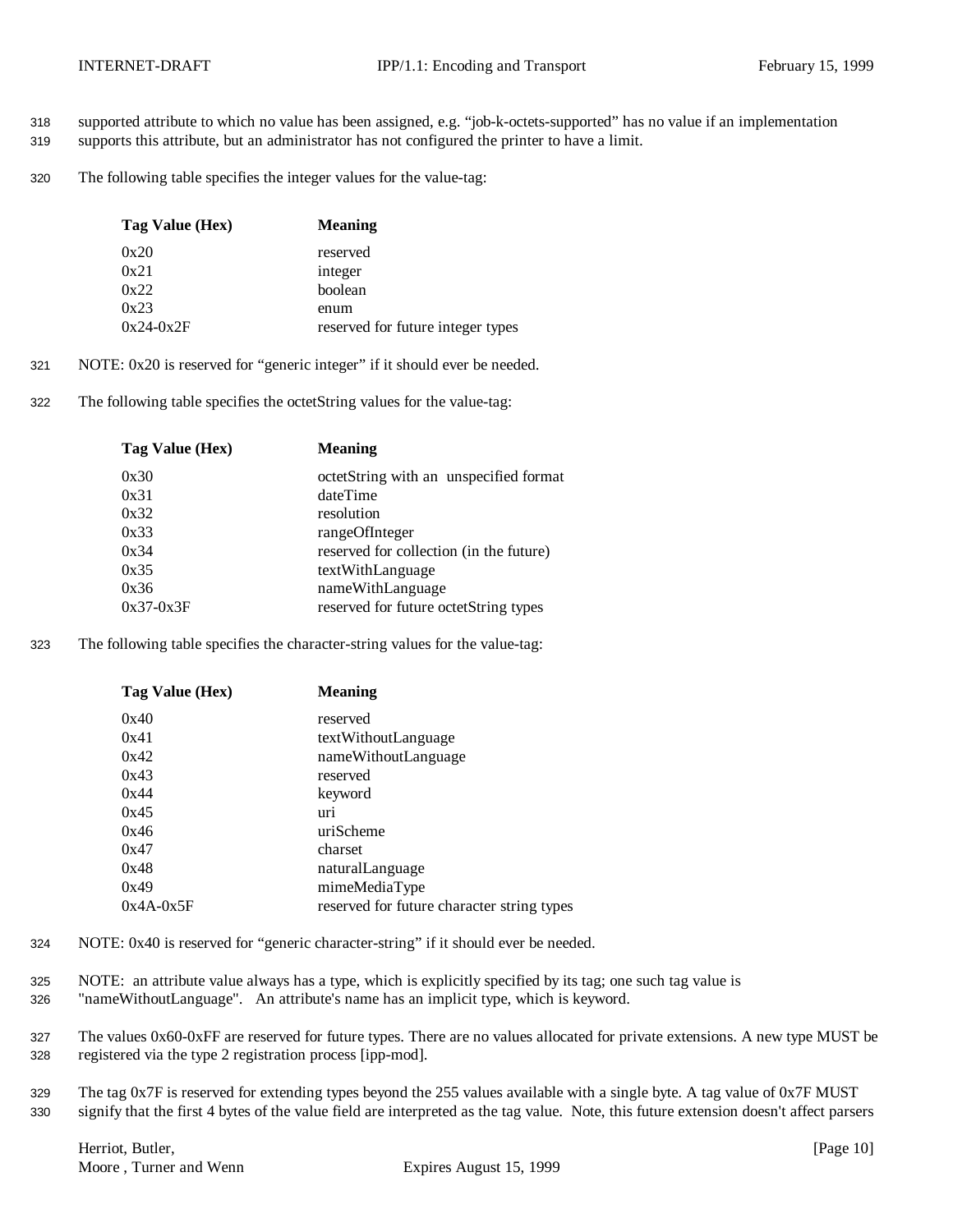that are unaware of this special tag. The tag is like any other unknown tag, and the value length specifies the length of a value which contains a value that the parser treats atomically. All these 4 byte tag values are currently unallocated except that the values 0x40000000-0x7FFFFFFF are reserved for experimental use.

#### **3.8 Name-Length**

 The name-length field MUST consist of a SIGNED-SHORT. This field MUST specify the number of octets in the name field which follows the name-length field, excluding the two bytes of the name-length field.

 If a name-length field has a value of zero, the following name field MUST be empty, and the following value MUST be treated as an additional value for the preceding attribute. Within an attribute-sequence, if two attributes have the same name, the first occurrence MUST be ignored. The zero-length name is the only mechanism for multi-valued attributes.

#### **3.9 (Attribute) Name**

 Some operation elements are called parameters in the model document [ipp-mod]. They MUST be encoded in a special position and they MUST NOT appear as an operation attributes. These parameters are:

- "version-number": The parameter named "version-number" in the IPP model document MUST become the "version-number" field in the operation layer request or response.
- "operation-id": The parameter named "operation-id" in the IPP model document MUST become the "operation-id" field in the operation layer request.
- "status-code": The parameter named "status-code" in the IPP model document MUST become the "status-code" field in the operation layer response.
- "request-id": The parameter named "request-id" in the IPP model document MUST become the "request-id" field in the operation layer request or response.

 All Printer and Job objects are identified by a Uniform Resource Identifier (URI) [rfc2396] so that they can be persistently and unambiguously referenced. The notion of a URI is a useful concept, however, until the notion of URI is more stable (i.e., defined more completely and deployed more widely), it is expected that the URIs used for IPP objects will actually be URLs [rfc1738] [rfc1808]. Since every URL is a specialized form of a URI, even though the more generic term URI is used throughout the rest of this document, its usage is intended to cover the more specific notion of URL as well.

 Some operation elements are encoded twice, once as the request-URI on the HTTP Request-Line and a second time as a REQUIRED operation attribute in the application/ipp entity. These attributes are the target URI for the operation and are called printer-uri and job-uri. Note: The target URI is included twice in an operation referencing the same IPP object, but the two URIs NEED NOT be literally identical. One can be a relative URI and the other can be an absolute URI. HTTP/1.1 allows clients to generate and send a relative URI rather than an absolute URI. A relative URI identifies a resource with the scope of the HTTP server, but does not include scheme, host or port. The following statements characterize how URLs should be used in the mapping of IPP onto HTTP/1.1:

- 1. Although potentially redundant, a client MUST supply the target of the operation both as an operation attribute and as a URI at the HTTP layer. The rationale for this decision is to maintain a consistent set of rules for mapping application/ipp to possibly many communication layers, even where URLs are not used as the addressing mechanism in the transport layer.
- 2. Even though these two URLs might not be literally identical (one being relative and the other being absolute), they MUST both reference the same IPP object.
- 3. The URI in the HTTP layer is either relative or absolute and is used by the HTTP server to route the HTTP request to the correct resource relative to that HTTP server. The HTTP server need not be aware of the URI within the operation request.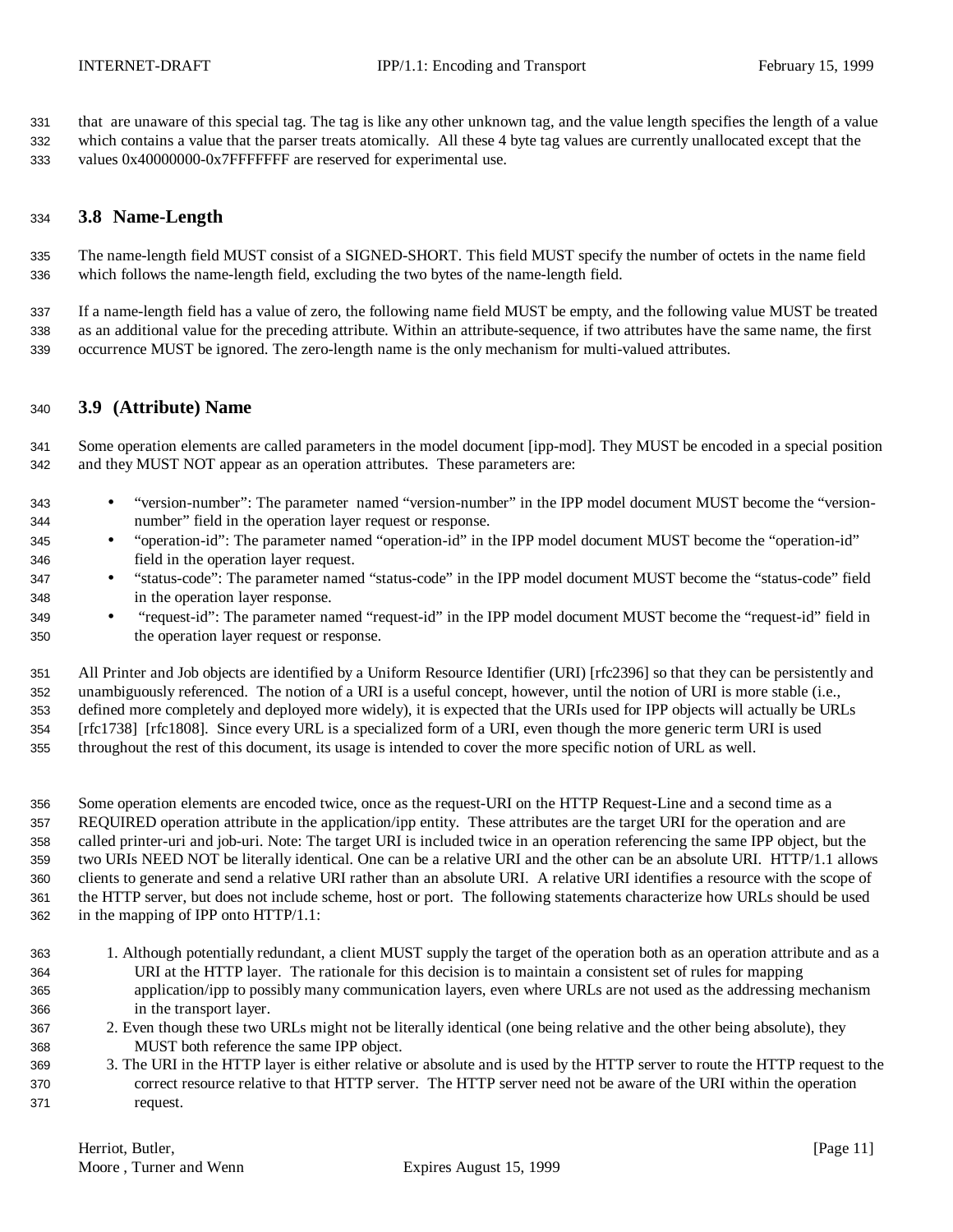- 4. Once the HTTP server resource begins to process the HTTP request, it might get the reference to the appropriate IPP Printer object from either the HTTP URI (using to the context of the HTTP server for relative URLs) or from the URI within the operation request; the choice is up to the implementation.
- 5. HTTP URIs can be relative or absolute, but the target URI in the operation MUST be an absolute URI.

 The model document arranges the remaining attributes into groups for each operation request and response. Each such group MUST be represented in the protocol by an xxx-attribute-sequence preceded by the appropriate xxx-attributes-tag (See the table below and section 11 "Appendix A: Protocol Examples"). In addition, the order of these xxx-attributes-tags and xxx-attribute- sequences in the protocol MUST be the same as in the model document, but the order of attributes within each xxx-attribute-sequence MUST be unspecified. The table below maps the model document group name to xxx-attributes-sequence:

#### **Model Document Group** *xxx***-attributes-sequence**

| <b>Operation Attributes</b>                   | operations-attributes-sequence           |
|-----------------------------------------------|------------------------------------------|
| <b>Job Template Attributes</b>                | job-attributes-sequence                  |
| <b>Job Object Attributes</b>                  | job-attributes-sequence                  |
| <b>Unsupported Attributes</b>                 | unsupported- attributes-sequence         |
| Requested Attributes (Get-Job-Attributes)     | job-attributes-sequence                  |
| Requested Attributes (Get-Printer-Attributes) | printer-attributes-sequence              |
| Document Content                              | in a special position as described above |
|                                               |                                          |

 If an operation contains attributes from more than one job object (e.g. Get-Jobs response), the attributes from each job object MUST be in a separate job-attribute-sequence, such that the attributes from the ith job object are in the ith job-attribute-

sequence. See Section 11 "Appendix A: Protocol Examples" for table showing the application of the rules above.

#### **3.10 Value Length**

 Each attribute value MUST be preceded by a SIGNED-SHORT, which MUST specify the number of octets in the value which follows this length, exclusive of the two bytes specifying the length.

For any of the types represented by binary signed integers, the sender MUST encode the value in exactly four octets.

 For any of the types represented by character-strings, the sender MUST encode the value with all the characters of the string and without any padding characters.

 If a value-tag contains an "out-of-band" value, such as "unsupported", the value-length MUST be 0 and the value empty — the value has no meaning when the value-tag has an "out-of-band" value. If a client receives a response with a nonzero value- length in this case, it MUST ignore the value field. If a printer receives a request with a nonzero value-length in this case, it MUST reject the request.

### **3.11 (Attribute) Value**

 The syntax types and most of the details of their representation are defined in the IPP model document. The table below augments the information in the model document, and defines the syntax types from the model document in terms of the 5 basic types defined in section 3 "Encoding of the Operation Layer". The 5 types are US-ASCII-STRING, LOCALIZED-STRING, SIGNED-INTEGER, SIGNED-SHORT, SIGNED-BYTE, and OCTET-STRING.

| <b>Syntax of Attribute Value</b>            | Encoding          |
|---------------------------------------------|-------------------|
| textWithoutLanguage,<br>nameWithoutLanguage | LOCALIZED-STRING. |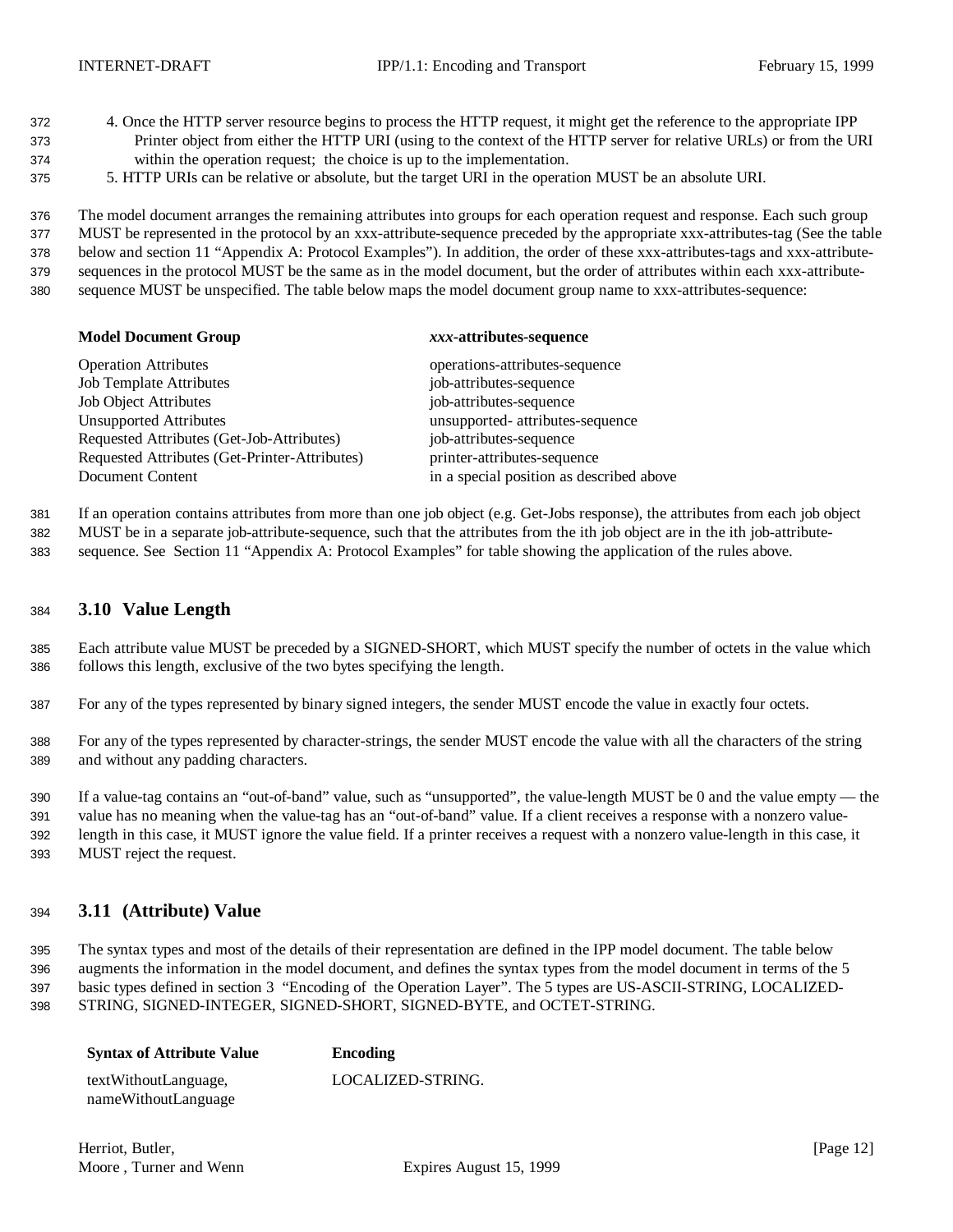| <b>Syntax of Attribute Value</b>                                           | <b>Encoding</b>                                                                                                                                                                                                                                                                                                                                                                                            |
|----------------------------------------------------------------------------|------------------------------------------------------------------------------------------------------------------------------------------------------------------------------------------------------------------------------------------------------------------------------------------------------------------------------------------------------------------------------------------------------------|
| textWithLanguage                                                           | OCTET_STRING consisting of 4 fields:<br>a SIGNED-SHORT which is the number of octets in the following field<br>a)<br>b) a value of type natural-language,<br>a SIGNED-SHORT which is the number of octets in the following field,<br>c)<br>d) a value of type textWithoutLanguage.                                                                                                                         |
|                                                                            | The length of a textWithLanguage value MUST be $4 +$ the value of field a + the value<br>of field c.                                                                                                                                                                                                                                                                                                       |
| nameWithLanguage                                                           | OCTET_STRING consisting of 4 fields:<br>a SIGNED-SHORT which is the number of octets in the following field<br>a)<br>b) a value of type natural-language,<br>a SIGNED-SHORT which is the number of octets in the following field<br>$\mathbf{c}$ )<br>a value of type nameWithoutLanguage.<br>d)<br>The length of a nameWithLanguage value MUST be $4 +$ the value of field $a +$ the<br>value of field c. |
| charset, naturalLanguage,<br>mimeMediaType, keyword, uri, and<br>uriScheme | US-ASCII-STRING.                                                                                                                                                                                                                                                                                                                                                                                           |
| boolean                                                                    | SIGNED-BYTE where 0x00 is 'false' and 0x01 is 'true'.                                                                                                                                                                                                                                                                                                                                                      |
| integer and enum                                                           | a SIGNED-INTEGER.                                                                                                                                                                                                                                                                                                                                                                                          |
| dateTime                                                                   | OCTET-STRING consisting of eleven octets whose contents are defined by<br>"DateAndTime" in RFC 1903 [rfc1903].                                                                                                                                                                                                                                                                                             |
| resolution                                                                 | OCTET_STRING consisting of nine octets of 2 SIGNED-INTEGERs followed by a<br>SIGNED-BYTE. The first SIGNED-INTEGER contains the value of cross feed<br>direction resolution. The second SIGNED-INTEGER contains the value of feed<br>direction resolution. The SIGNED-BYTE contains the units value.                                                                                                       |
| rangeOfInteger                                                             | Eight octets consisting of 2 SIGNED-INTEGERs. The first SIGNED-INTEGER<br>contains the lower bound and the second SIGNED-INTEGER contains the upper<br>bound.                                                                                                                                                                                                                                              |
| 1setOf X                                                                   | Encoding according to the rules for an attribute with more than 1 value. Each value<br>X is encoded according to the rules for encoding its type.                                                                                                                                                                                                                                                          |
| octetString                                                                | <b>OCTET-STRING</b>                                                                                                                                                                                                                                                                                                                                                                                        |

399 The type of the value in the model document determines the encoding in the value and the value of the value-tag.

### <sup>400</sup> **3.12 Data**

401 The data part MUST include any data required by the operation

Herriot, Butler, [Page 13] Moore, Turner and Wenn Expires August 15, 1999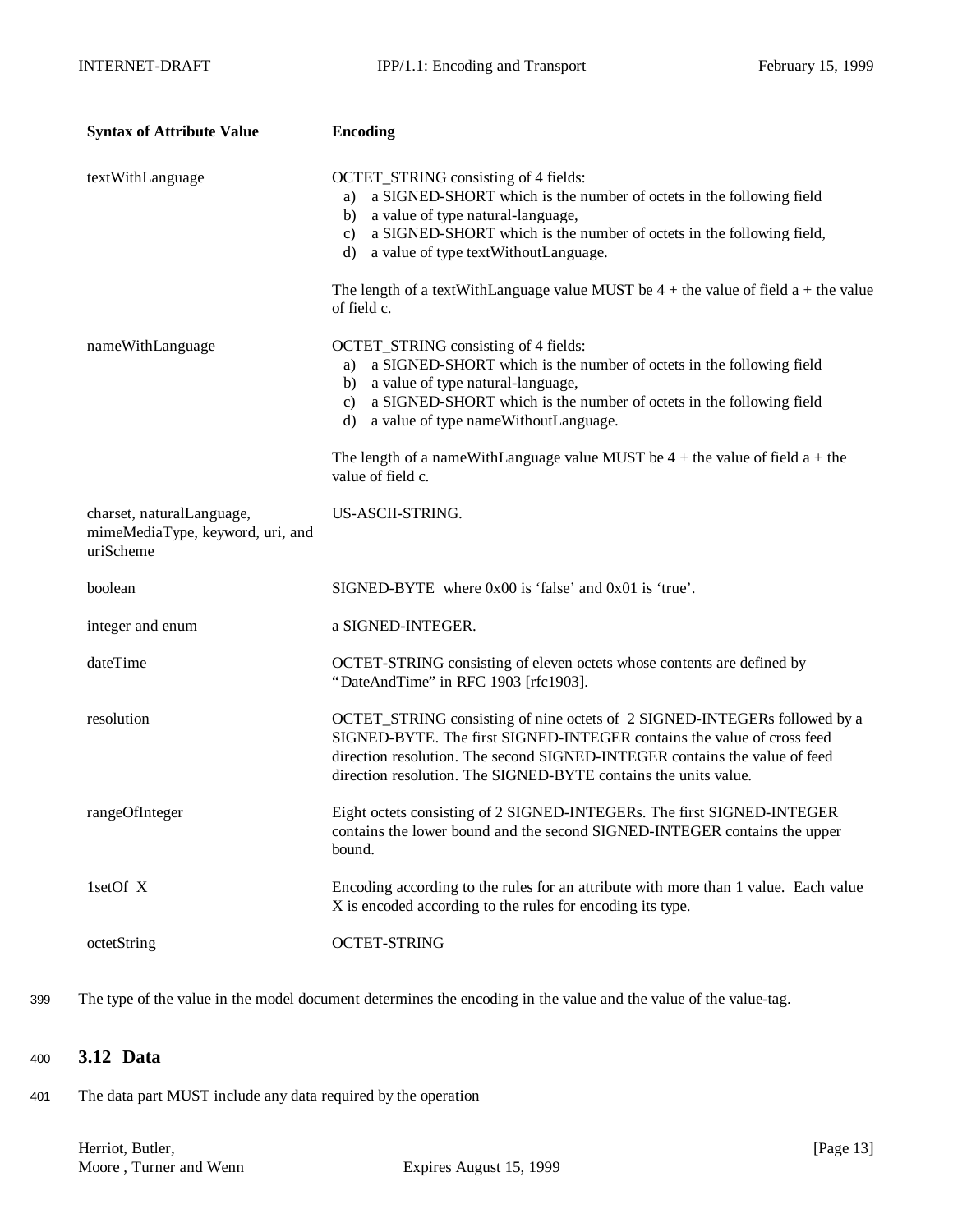# **4. IPP URL Scheme**

 IPP/1.1 uses a new scheme 'ipp' as the value of a URL that identifies either an IPP printer object or an IPP job object. The IPP attributes using the 'ipp' scheme are specified below. Because the HTTP layer does not support the 'ipp' scheme, a client MUST map 'ipp' URLs to 'http' URLs, and then follows the HTTP [RFC2068][RFC2069] rules for constructing a Request-Line and HTTP headers. The mapping is simple because the 'ipp' scheme implies all of the same protocol semantics as that of the 'http' scheme [RFC2068], except that it represents a print service and the implicit (default) port number that clients use to connect to a server is port 631.

 In the remainder of this section the term 'ipp-URL' means a URL whose scheme is 'ipp' and whose implicit (default) port is 631. The term 'http-URL' means a URL whose scheme is 'http', and the term 'https-URL' means a URL whose scheme is 'https',

A client and an IPP object (i.e. the server) MUST support the ipp-URL value in the following IPP attributes.

- job attributes: job-uri job-printer-uri
- printer attributes:

printer-uri-supported

- operation attributes:
- job-uri printer-uri
- 

 Each of the above attributes identifies a printer or job object. The ipp-URL is intended as the value of the attributes in this list, and for no other attributes. All of these attributes have a syntax type of 'uri', but there are attributes with a syntax type of 'uri' that do not use the 'ipp' scheme, e.g. 'job-more-info'.

If a printer registers its URL with a directory service, the printer MUST register an ipp-URL.

 User interfaces are beyond the scope of this document. But if software exposes the ipp-URL values of any of the above five attributes to a human user, it is REQUIRED that the human see the ipp-URL as is.

 430 When a client sends a request, it MUST convert a target ipp-URL to a target http-URL for the HTTP layer according to the following rules:

- 1. change the 'ipp' scheme to 'http'
- 2. add an explicit port 631 if the URL does not contain an explicit port. Note: port 631 is the IANA assigned Well Known Port

 The client MUST use the target http-URL in both the HTTP Request-Line and HTTP headers, as specified by HTTP[RFC2068][RFC2069] . However, the client MUST use the target ipp-URL for the value of the "printer-uri" or "job-uri" operation attribute within the application/ipp body of the request. The server MUST use the ipp-URL for the value of the "printer-uri", "job-uri" or "printer-uri-supported" attributes within the application/ipp body of the response.

For example, when an IPP client sends a request directly (i.e. no proxy) to an ipp-URL

 "ipp://myhost.com/myprinter/myqueue", it opens a TCP connection to port 631 (the ipp implicit port) on the host "myhost.com" and sends the following data:

POST /myprinter/myqueue HTTP/1.1

Host: myhost.com:631

- Content-type: application/ipp
- Transfer-Encoding: chunked
- ...
- "printer-uri" "ipp://myhost.com/myprinter/myqueue"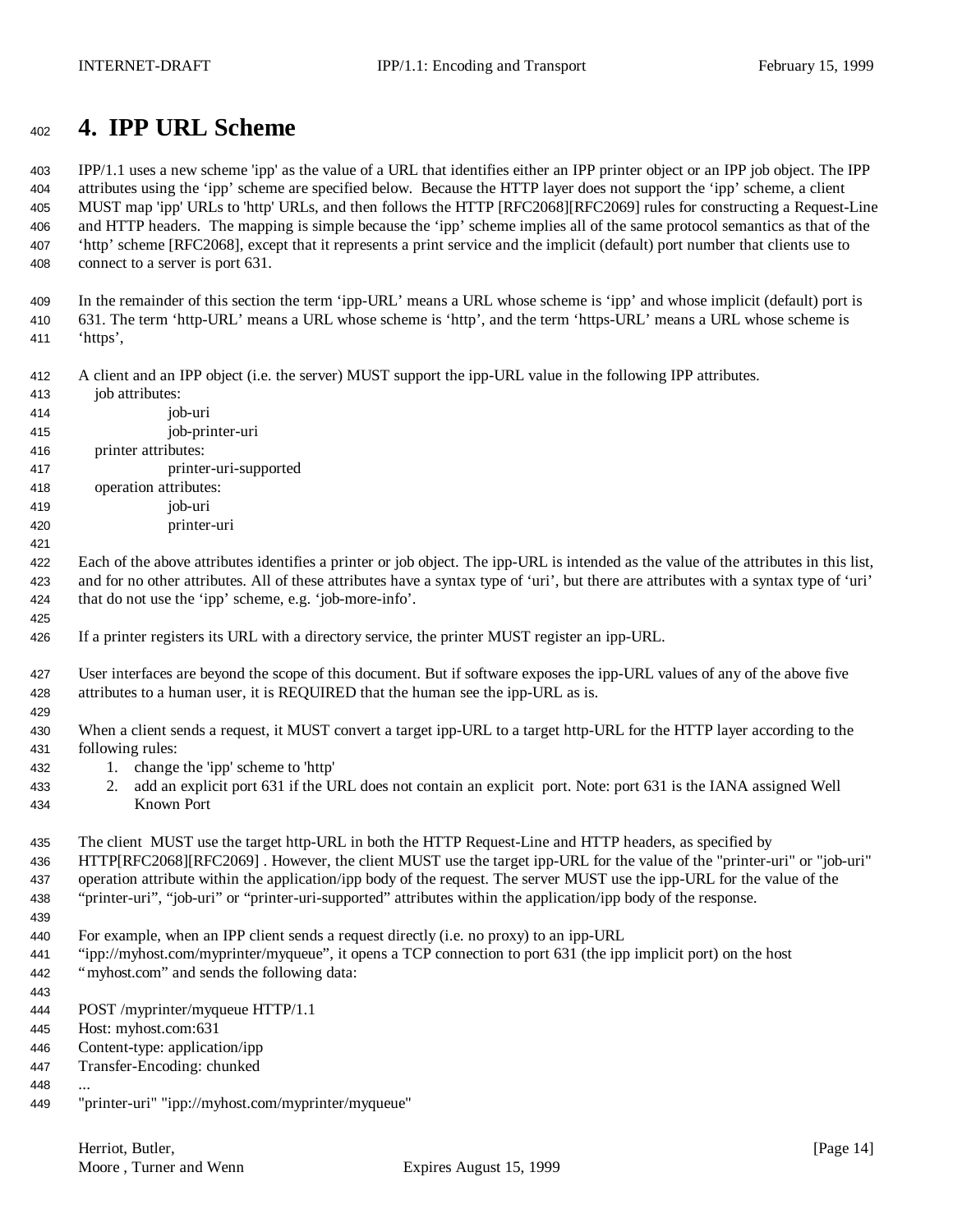| 450 | (encoded in application/ipp message body)                                                                        |
|-----|------------------------------------------------------------------------------------------------------------------|
| 451 | $\cdots$                                                                                                         |
| 452 |                                                                                                                  |
| 453 | As another example, when an IPP client sends the same request as above via a proxy "myproxy.com", it opens a TCP |
| 454 | connection to the proxy port 8080 on the proxy host "myproxy.com" and sends the following data:                  |
| 455 |                                                                                                                  |
| 456 | POST http://myhost.com:631/myprinter/myqueue HTTP/1.1                                                            |
| 457 | Host: myhost.com:631                                                                                             |
| 458 | Content-type: application/ipp                                                                                    |
| 459 | Transfer-Encoding: chunked                                                                                       |
| 460 | $\cdots$                                                                                                         |
| 461 | "printer-uri" "ipp://myhost.com/myprinter/myqueue"                                                               |
| 462 | (encoded in application/ipp message body)                                                                        |
| 463 | $\cdots$                                                                                                         |
| 464 |                                                                                                                  |
| 465 | The proxy then connects to the IPP origin server with headers that are the same as the "no-proxy" example above. |

# **5. Encoding of Transport Layer**

HTTP/1.1 [rfc2068] is the transport layer for this protocol.

The operation layer has been designed with the assumption that the transport layer contains the following information:

- the URI of the target job or printer operation
- the total length of the data in the operation layer, either as a single length or as a sequence of chunks each with a length.

 It is REQUIRED that a printer implementation support HTTP over the IANA assigned Well Known Port 631 (the IPP default port), though a printer implementation may support HTTP over some other port as wellAn IPP server sends a response for each request that it receives. If an IPP server detects an error, it MAY send a response before it has read the entire request. If the HTTP layer of the IPP server completes processing the HTTP headers successfully, it MAY send an intermediate response, such as "100 Continue", with no IPP data before sending the IPP response. A client MUST expect such a variety of responses from an IPP server. For further information on HTTP/1.1, consult the HTTP documents [rfc2068].

### **6. Compatibility with IPP/1.0**

 IPP 1.1 must be compatible with IPP 1.0, as defined in [ipp-mod-10] and [ipp-pro-10] documents. For compatibility with IPP/1.0, clients and IPP objects (i.e. a server) MUST support additional schemes as described in this section:

- ? If a server receives an IPP/1.0 request, it MUST return an IPP/1.0 response. That is, it MUST support both an http- URL and an https-URL in the target "printer-uri" and "job-uri" operation attributes in a request. The rules for attributes in a response is covered in the next two bullet items.
- ? When a server returns the printer attribute "printer-uri-supported", it MUST return all values of the attribute for an IPP/1.1 request. For an IPP/1.0 request, a server MUST return a subset of the attribute values, excluding those that are ipp-URLs, and including those that are http-URLs and https-URLs..
- ? The table below shows the type of URL that a server returns for the "job-uri" and "job-printer-uri" job attributes for all operations based on how the job was created. The "or" in the table below indicates an implementation option.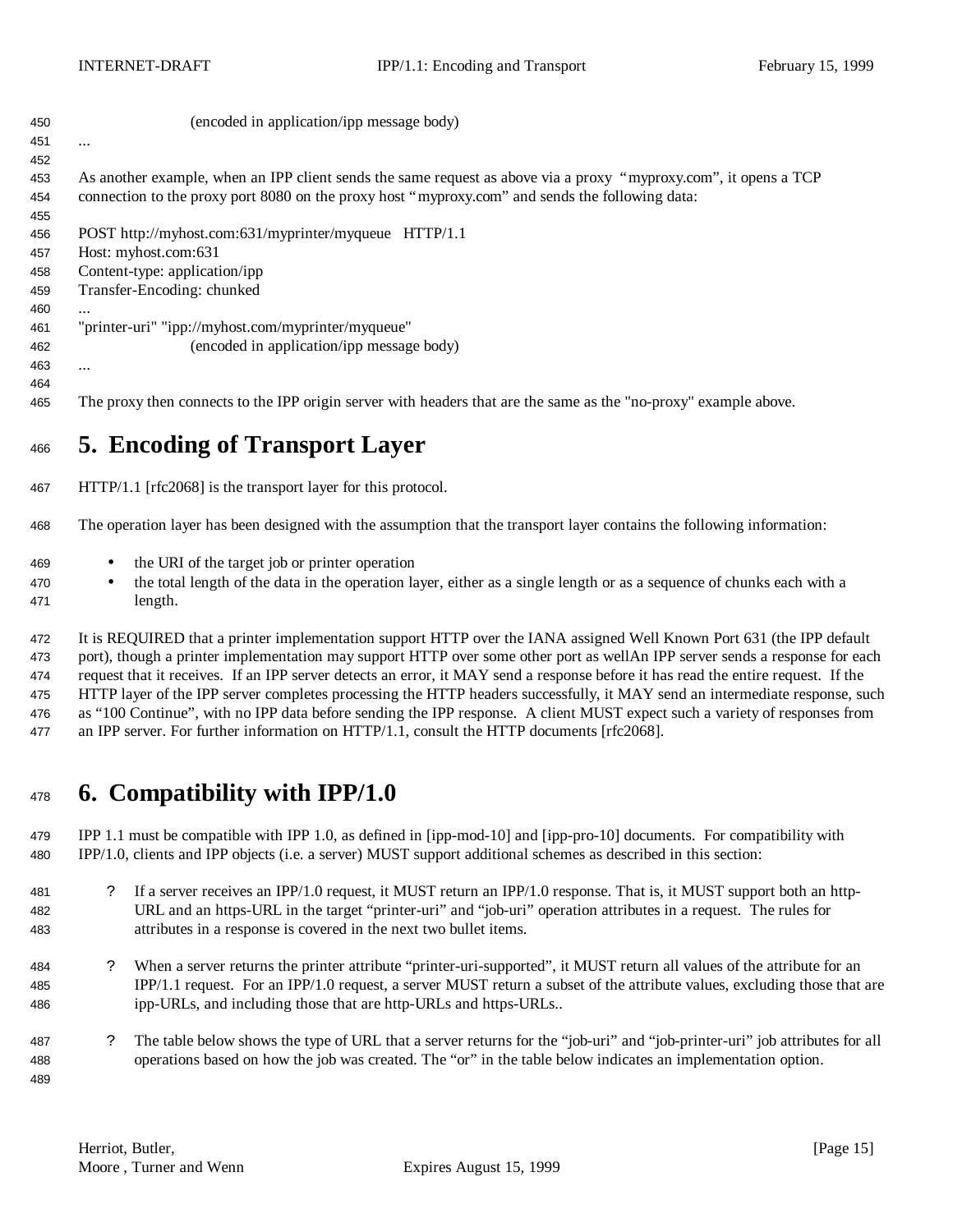| Operation<br>attributes for a | Job created via |                 |               |                 |
|-------------------------------|-----------------|-----------------|---------------|-----------------|
| request                       | 1pp             | secure ipp      | http          | https           |
| ipp                           | ipp             | No URL returned | 1pp           | No URL returned |
| secure ipp                    | 1pp             | 1pp             | 1pp           | 1pp             |
| http                          | http            | No URL returned | http          | No URL returned |
| https                         | https or http   | https           | https or http | https           |

- ? If a server registers a nonsecure ipp-URL with a name service, then it MUST also register an http-URL. If a printer supports a secure connection using SSL3, then it MUST register an https-URL.
- ? An IPP/1.1 client MUST use an ipp-URL for non-secure printers unless it receives a "version not supported" error message. Then it MUST try to send a request in version 1.0, using the http-URL in place of the ipp-URL for the target "job-uri" and "printer-uri" operation attributes in the request. For secure printers, an IPP/1.1 client must use the HTTP "Upgrade: TLS/1.0" header (see section 7). An IPP/1.0 client MUST use an http-URL for non-secure printers and an https-URL for secure printers.

 Note: even though port 631 is the IPP default, port 80 remains the default for an HTTP URL. Thus an HTTP URL for a printer using port 631 MUST contain an explicit port, e.g. "http://forest:631/pinetree". An HTTP URL for IPP with no explicit port implicitly references port 80, which is consistent with the rules for HTTP/1.1. Each HTTP operation MUST use the POST method where the request-URI is the object target of the operation, and where the "Content-Type" of the message-body in each request and response MUST be "application/ipp". The message-body MUST contain the operation layer and MUST have the syntax described in section 3.2 "Syntax of Encoding". A client implementation MUST adhere to the rules for a client described for HTTP1.1 [rfc2068] . A printer (server) implementation MUST adhere the rules for an origin server described for HTTP1.1 [rfc2068].

# **7. Security Considerations**

 The IPP Model document defines an IPP implementation with "privacy" as one that implements Transport Layer Security (TLS) [rfc2246]. TLS meets the requirements for IPP security with regards to features such as mutual authentication and privacy (via encryption). The IPP Model document also outlines IPP-specific security considerations and should be the primary reference for security implications with regards to the IPP protocol itself.

 The IPP Model document defines an IPP implementation with "authentication" as one that implements the standard way for transporting IPP messages within HTTP 1.1. These include the security considerations outlined in the HTTP 1.1 standard document [rfc2068] and Digest Access Authentication extension [rfc2069].

 The current HTTP infrastructure supports HTTP over TCP port 80. IPP server implementations MUST offer IPP services using HTTP over the IANA assigned Well Known Port 631 (the IPP default port). IPP server implementations may support other ports, in addition to this port.

See further discussion of IPP security concepts in the model document [ipp-mod].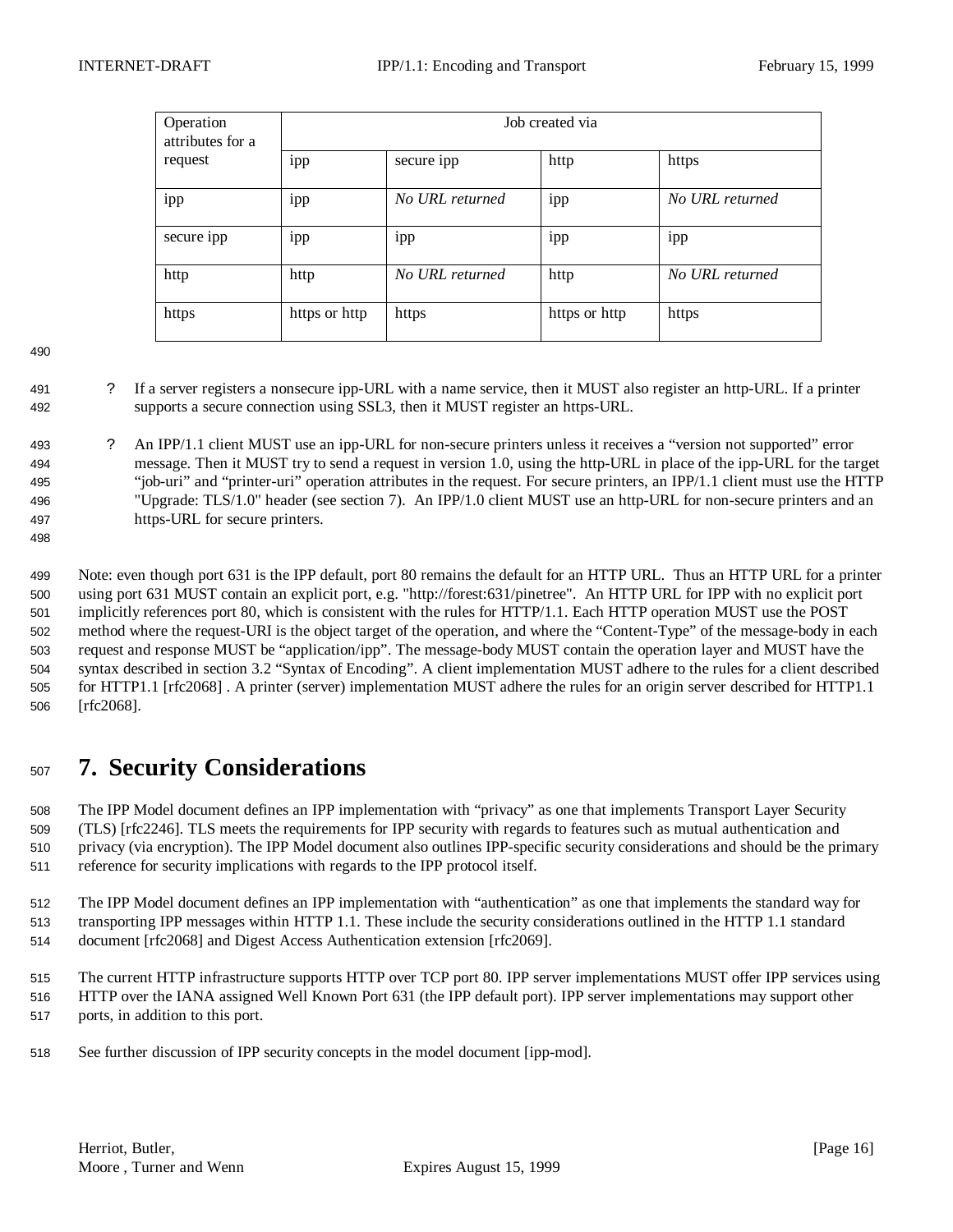### **7.1 Using IPP with TLS**

 An initial IPP request never uses TLS. The switch to TLS occurs either because the server grants the client's request to upgrade to TLS, or a server asks to switch to TLS in its response. Secure communication begins with a server's response to switch to TLS. During the TLS handshake, the original session is preserved.

 An IPP client that wants a secure connection MUST send "TLS/1.0" as one of the field-values of the Upgrade request header, e.g. "Upgrade: TLS/1.0" (see rfc2068 section 14.42). If the origin-server grants the upgrade request, it MUST respond with "101 Switching Protocols", and it MUST include the header "Upgrade: TLS/1.0" to indicate what it is switching to. An IPP client MUST be ready to react appropriately if the server does not grant the upgrade request. Note: the 'Upgrade header' mechanism allows unsecured and secured traffic to share the same port (in this case, 631).

 With current technology, an IPP server can indicate that it wants an upgrade only by returning "401 unauthorized" or "403 forbidden". A server MAY give the client an additional hint by including an "Upgrade: TLS" header in the response. When an IPP client receives such a response, it can perform the request again with an Upgrade header with the "TLS/1.0" value.

 If a server supports TLS, it SHOULD include the "Upgrade" header with the value "TLS/1.0" in response to any OPTIONS request.

 Upgrade is a hop-by-hop header (rfc2068, section 13.5.1), so each intervening proxy which supports TLS MUST also request the same version of TLS/1.0 on its subsequent request. Furthermore, any caching proxy which supports TLS MUST NOT reply from its cache when TLS/1.0 has been requested (although clients are still recommended to explicitly include "Cache-control: no-cache").

 Note: proxy servers may be able to request or initiate a TLS-secured connection, e.g. the outgoing or incoming firewall of a trusted subnetwork.

 Note: the initial connection (containing the Upgrade header) is not secure. Any client expecting a secure connection should first use a non-sensitive operation (e.g. an HTTP POST with an empty message body) to establish a secure connection before sending any sensitive data.

### **8. References**

| 543        | [char]              | N. Freed, J. Postel: IANA Charset Registration Procedures, Work in Progress (draft-freed-charset-reg-02.txt).                                                                                                  |
|------------|---------------------|----------------------------------------------------------------------------------------------------------------------------------------------------------------------------------------------------------------|
| 544        | $\lceil dpa \rceil$ | ISO/IEC 10175 Document Printing Application (DPA), June 1996.                                                                                                                                                  |
| 545        | [iana]              | IANA Registry of Coded Character Sets: ftp://ftp.isi.edu/in-notes/iana/assignments/character-sets.                                                                                                             |
| 546<br>547 | $[$ ipp-iig $]$     | Hastings, Tom, et al., "Internet Printing Protocol/1.1: Implementer's Guide", draft-ietf-ipp-implementers-guide-<br>00.txt, November 1998, work in progress.                                                   |
| 548<br>549 | $[ipp-lpd]$         | Herriot, R., Hastings, T., Jacobs, N., Martin, J., "Mapping between LPD and IPP Protocols", draft-ietf-ipp-lpd-<br>ipp-map-05.txt, November 1998.                                                              |
| 550<br>551 |                     | [ipp-mod-10] R. deBry, T. Hastings, R. Herriot, S. Isaacson, P. Powell, "Internet Printing Protocol/1.0: Model and Semantics",<br><draft-ietf-ipp-model-11.txt>, November, 1998.</draft-ietf-ipp-model-11.txt> |
| 552<br>553 | [ipp-mod]           | R. deBry, T. Hastings, R. Herriot, S. Isaacson, P. Powell, "Internet Printing Protocol/1.0: Model and Semantics",<br>$\langle$ draft-ietf-ipp-model-v11-00.txt>, February, 1999.                               |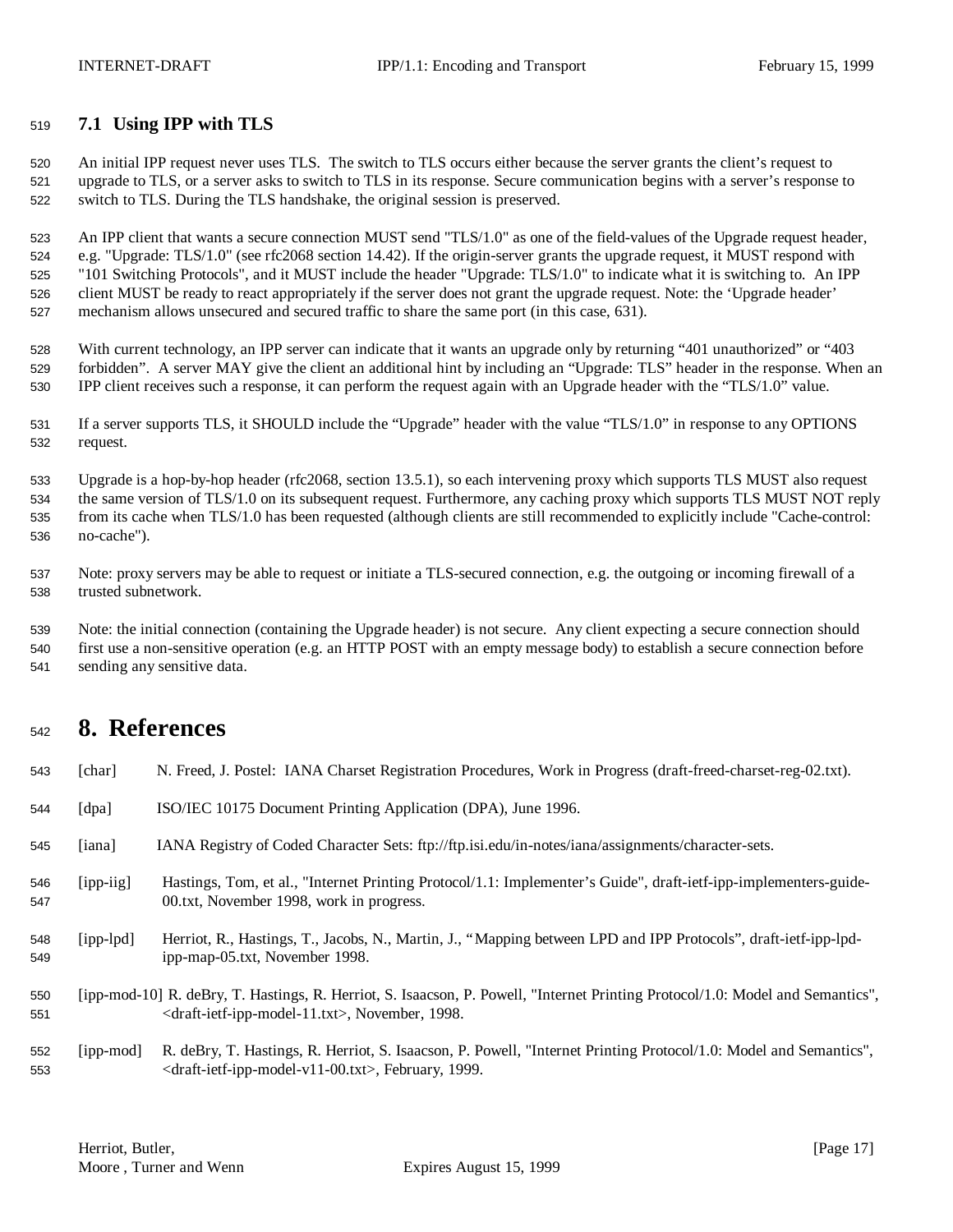- [ipp-pro-10] Herriot, R., Butler, S., Moore, P., Turner, R., "Internet Printing Protocol/1.0: Encoding and Transport", draft-ietf-ipp-protocol-07.txt, November 1998.
- [ipp-pro] Herriot, R., Butler, S., Moore, P., Turner, R., "Internet Printing Protocol/1.1: Encoding and Transport", draft-ietf-ipp-protocol-v11-00-.txt, February 1999.
- [ipp-rat] Zilles, S., "Rationale for the Structure and Model and Protocol for the Internet Printing Protocol", draft-ietf-ipp-rat-04.txt, November 1998.
- [ipp-req] Wright, D., "Design Goals for an Internet Printing Protocol", draft-ietf-ipp-req-03.txt, November, 1998.
- [rfc822] Crocker, D., "Standard for the Format of ARPA Internet Text Messages", RFC 822, August 1982.
- [rfc1123] Braden, S., "Requirements for Internet Hosts Application and Support", RFC 1123, October, 1989.
- [rfc1179] McLaughlin, L. III, (editor), "Line Printer Daemon Protocol" RFC 1179, August 1990.
- [rfc1543] Postel, J., "Instructions to RFC Authors", RFC 1543, October 1993.
- [rfc1738] Berners-Lee, T., Masinter, L., McCahill, M. , "Uniform Resource Locators (URL)", RFC 1738, December, 1994.
- [rfc1759] Smith, R., Wright, F., Hastings, T., Zilles, S., and Gyllenskog, J., "Printer MIB", RFC 1759, March 1995.
- [rfc1766] H. Alvestrand, " Tags for the Identification of Languages", RFC 1766, March 1995.
- [rfc1808] R. Fielding, "Relative Uniform Resource Locators", RFC1808, June 1995.
- [rfc1903] J. Case, et al. "Textual Conventions for Version 2 of the Simple Network Management Protocol (SNMPv2)", RFC 1903, January 1996.
- [rfc2046] N. Freed & N. Borenstein, Multipurpose Internet Mail Extensions (MIME) Part Two: Media Types. November 1996, RFC 2046.
- [rfc2048] N. Freed, J. Klensin & J. Postel. Multipurpose Internet Mail Extension (MIME) Part Four: Registration Procedures. November 1996 (Also BCP0013), RFC 2048.
- [rfc2068] R Fielding, et al, "Hypertext Transfer Protocol HTTP/1.1" RFC 2068, January 1997.
- [rfc2069] J. Franks, et al, "An Extension to HTTP: Digest Access Authentication" RFC 2069, January 1997.
- [rfc2119] S. Bradner, "Key words for use in RFCs to Indicate Requirement Levels", RFC 2119 , March 1997.
- [rfc2184] N. Freed, K. Moore, "MIME Parameter Value and Encoded Word Extensions: Character Sets, Languages, and Continuations", RFC 2184, August 1997.
- [rfc2234] D. Crocker et al., "Augmented BNF for Syntax Specifications: ABNF", RFC 2234. November 1997.
- [rfc2246] T. Dierks et al., "The TLS Protocol", RFC 2246. January 1999.
- [rfc2396] Berners-Lee, T., Fielding, R., Masinter, L., "Uniform Resource Identifiers (URI): Generic Syntax", RFC 2396, August 1998.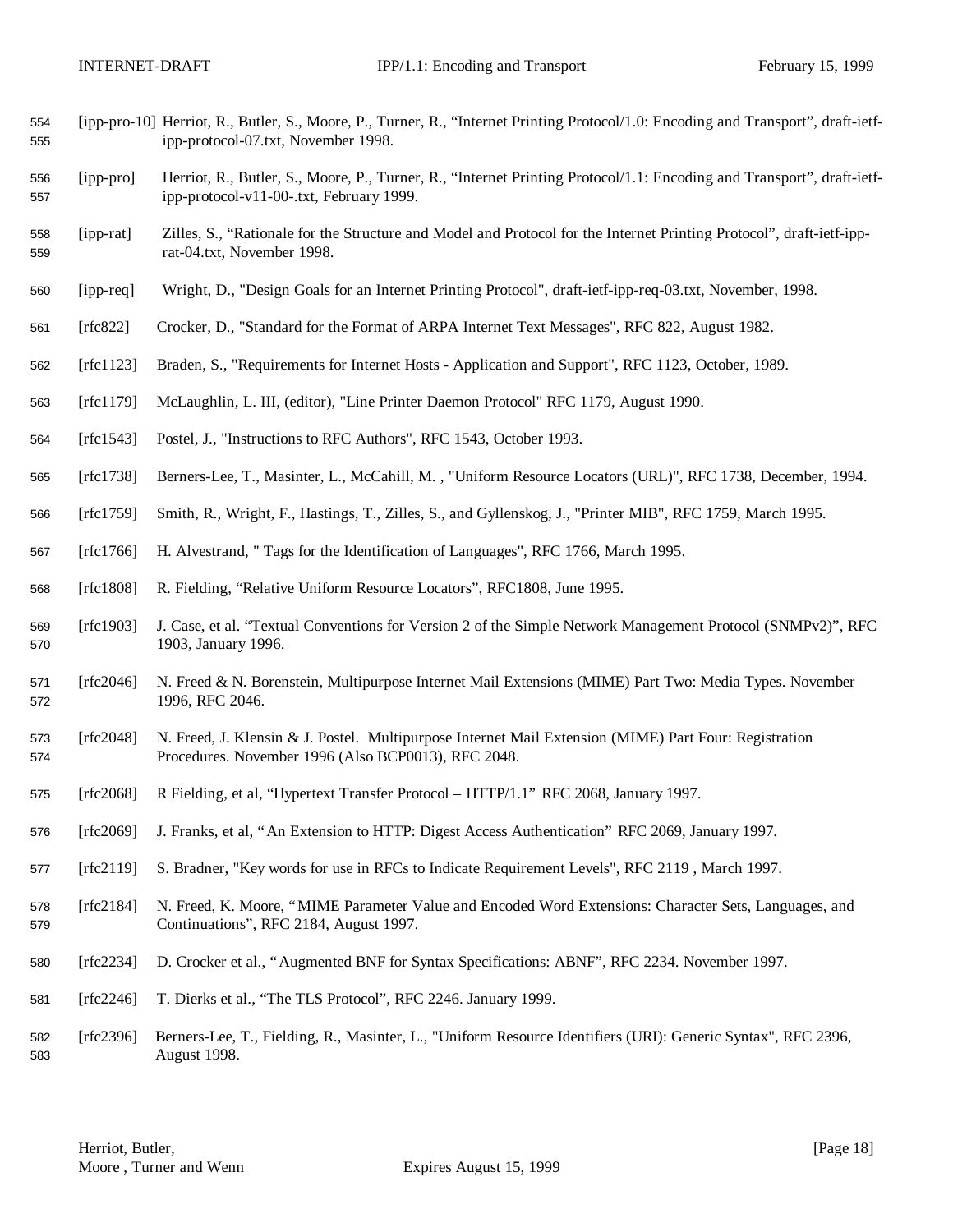### <sup>584</sup> **9. Author's Address**

#### 585

Robert Herriot (editor) Paul Moore Xerox Corporation Microsoft 3400 Hillview Ave., Bldg #1 One Microsoft Way Palo Alto, CA 94304 **Redmond, WA 98053** 

Phone: 650-813-7696 Phone: 425-936-0908 Fax: 650-650-813-6860 Fax: 425-93MS-FAX Email: robert.herriot@pahv.xerox.com Email: paulmo@microsoft.com

Sylvan Butler Randy Turner Hewlett-Packard Sharp Laboratories Boise, ID 83714 Camas, WA 98607

Phone: 208-396-6000 Phone: 360-817-8456 Fax: 208-396-3457 Fax: : 360-817-8436

IPP Mailing List: ipp@pwg.org Phone: 310-333-5764 IPP Mailing List Subscription: ipp-request@pwg.org Fax: 310-333-5514 IPP Web Page: http://www.pwg.org/ipp/ Email: jwenn@cp10.es.xerox.com

586

### <sup>587</sup> **10. Other Participants:**

Chuck Adams - Tektronix **Harry Lewis** - IBM Ron Bergman - Dataproducts Tony Liao - Vivid Image Keith Carter - IBM David Manchala - Xerox Angelo Caruso - Xerox Carl-Uno Manros - Xerox Jeff Copeland - QMS Jay Martin - Underscore Roger deBry - IBM Larry Masinter - Xerox Lee Farrell - Canon **Ira McDonald - High North Inc.** Sue Gleeson - Digital Bob Pentecost - Hewlett-Packard Charles Gordon - Osicom Patrick Powell - Astart Technologies Brian Grimshaw - Apple **Intermected Apple 3** and Jeff Rackowitz - Intermected Apple 3 Jerry Hadsell - IBM Xavier Riley - Xerox Richard Hart - Digital Gary Roberts - Ricoh Tom Hastings - Xerox Stuart Rowley - Kyocera Stephen Holmstead Richard Schneider - Epson Zhi-Hong Huang - Zenographics Shigern Ueda - Canon Scott Isaacson - Novell **Bob Von Andel - Allegro Software** Rich Lomicka - Digital William Wagner - Digital Products David Kellerman - Northlake Software Jasper Wong - Xionics Robert Kline - TrueSpectra **Don Wright - Lexmark** 

11311 Chinden Blvd. 5750 NW Pacific Rim Blvd

Email: sbutler@boi.hp.com Email: rturner@sharplabs.com

John Wenn Xerox Corporation 737 Hawaii St El Segundo, CA 90245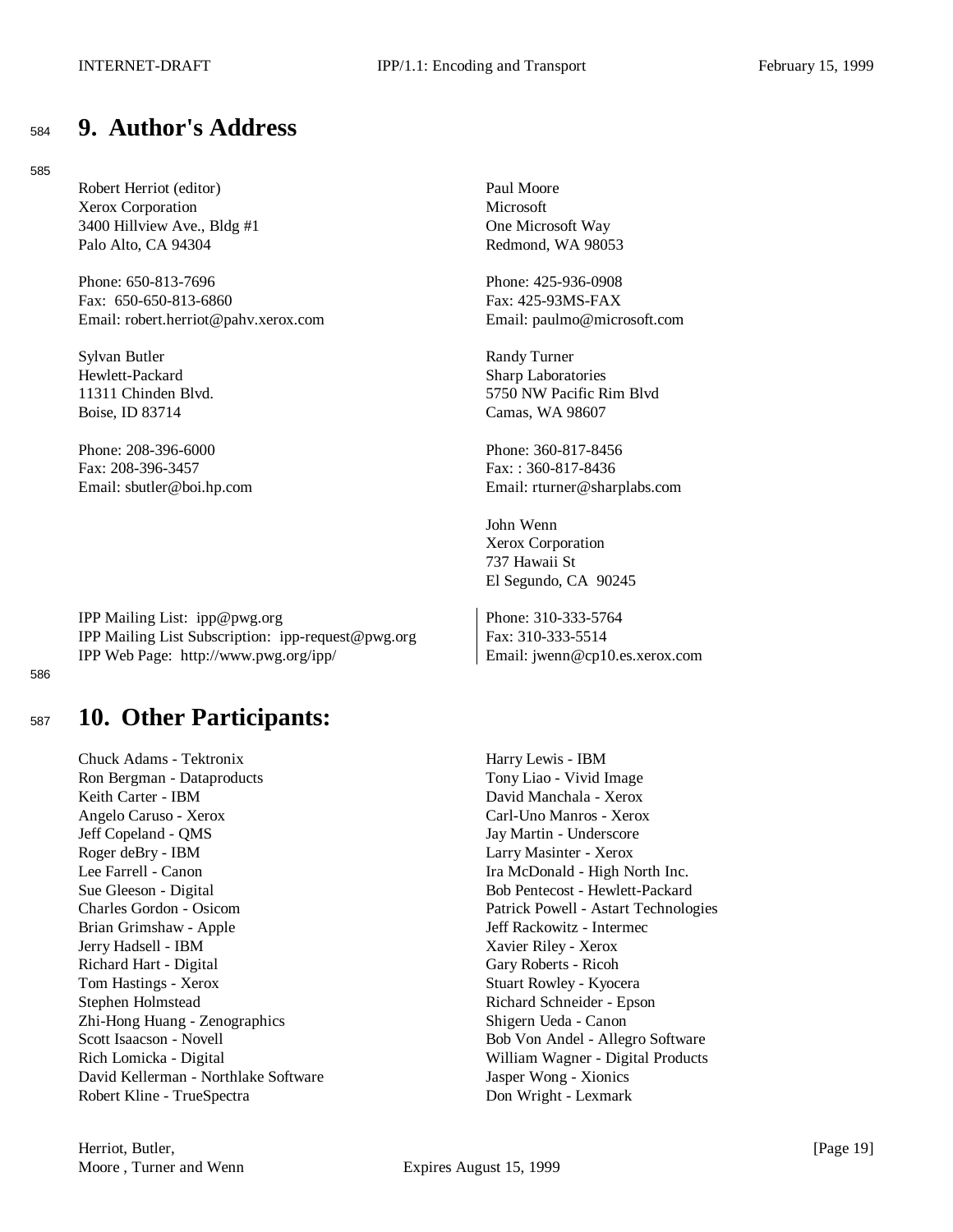Dave Kuntz - Hewlett-Packard Rick Yardumian - Xerox Takami Kurono - Brother Lloyd Young - Lexmark Rich Landau - Digital Peter Zehler - Xerox Greg LeClair - Epson Frank Zhao - Panasonic

Steve Zilles - Adobe

# <sup>588</sup> **11. Appendix A: Protocol Examples**

### <sup>589</sup> **11.1 Print-Job Request**

590 The following is an example of a Print-Job request with job-name, copies, and sides specified. The "ipp-attribute-fidelity" 591 attribute is set to 'true' so that the print request will fail if the "copies" or the "sides" attribute are not supported or their values 592 are not supported.

| <b>Octets</b>              | <b>Symbolic Value</b>       | <b>Protocol field</b>    |
|----------------------------|-----------------------------|--------------------------|
| 0x0101                     | 1.1                         | version-number           |
| 0x0002                     | Print-Job                   | operation-id             |
| 0x00000001                 | 1                           | request-id               |
| 0x01                       | start operation-attributes  | operation-attributes-tag |
| 0x47                       | charset type                | value-tag                |
| 0x0012                     |                             | name-length              |
| attributes-charset         | attributes-charset          | name                     |
| 0x0008                     |                             | value-length             |
| us-ascii                   | <b>US-ASCII</b>             | value                    |
| 0x48                       | natural-language type       | value-tag                |
| 0x001B                     |                             | name-length              |
| attributes-natural-        | attributes-natural-language | name                     |
| language                   |                             |                          |
| 0x0005                     |                             | value-length             |
| en-us                      | $en-US$                     | value                    |
| 0x45                       | uri type                    | value-tag                |
| 0x000B                     |                             | name-length              |
| printer-uri                | printer-uri                 | name                     |
| 0x001A                     |                             | value-length             |
| http://forest:631/pinetree | printer pinetree            | value                    |
| 0x42                       | nameWithoutLanguage type    | value-tag                |
| 0x0008                     |                             | name-length              |
| job-name                   | job-name                    | name                     |
| 0x0006                     |                             | value-length             |
| foobar                     | foobar                      | value                    |
| 0x22                       | boolean type                | value-tag                |
| 0x16                       |                             | name-length              |
| ipp-attribute-fidelity     | ipp-attribute-fidelity      | name                     |
| 0x01                       |                             | value-length             |
| 0x01                       | true                        | value                    |
| 0x02                       | start job-attributes        | job-attributes-tag       |
| 0x21                       | integer type                | value-tag                |
| 0x0006                     |                             | name-length              |
| copies                     | copies                      | name                     |
| 0x0004                     |                             | value-length             |
| 0x00000014                 | 20                          | value                    |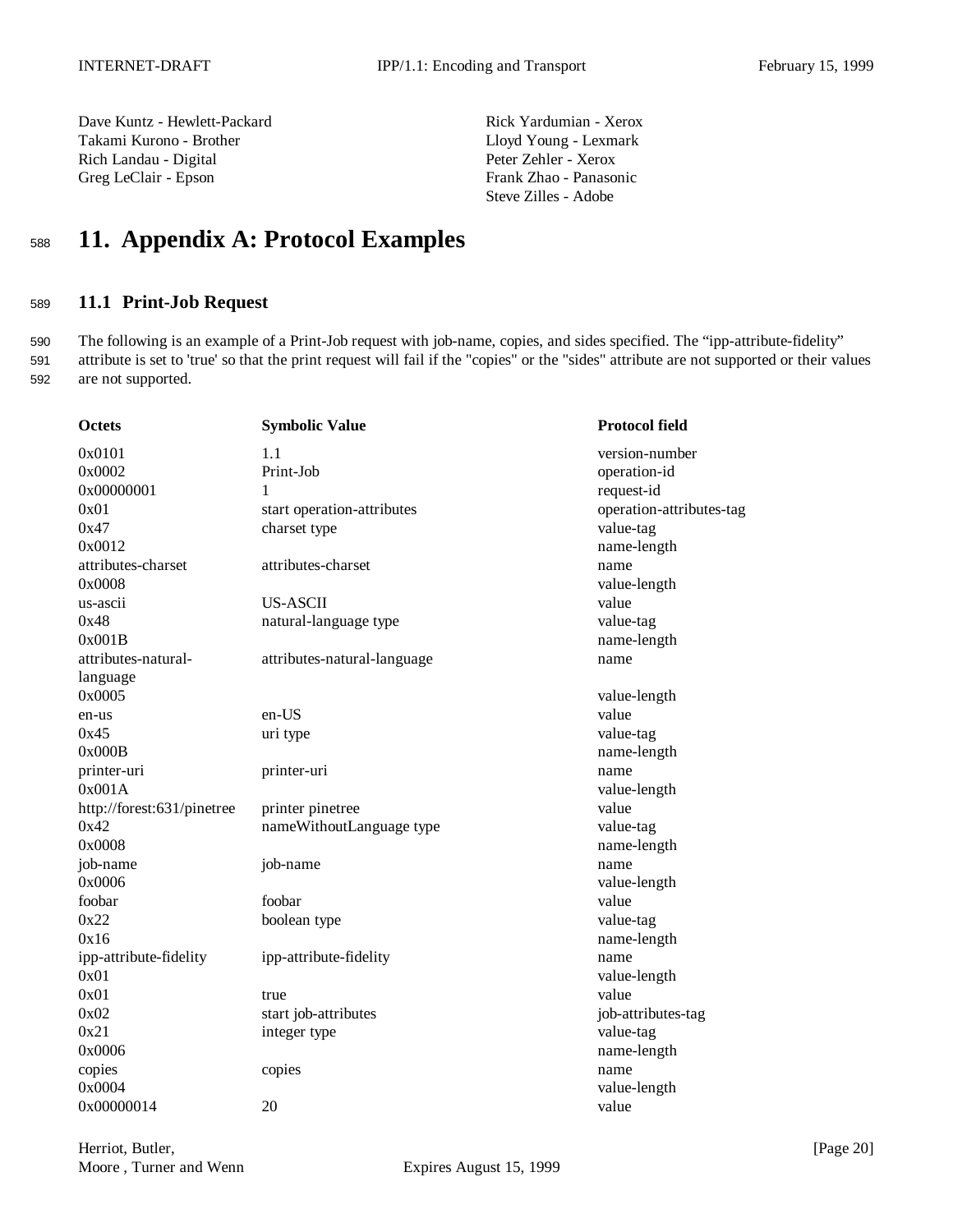| <b>Octets</b>                         | <b>Symbolic Value</b>                                          | <b>Protocol field</b>                  |
|---------------------------------------|----------------------------------------------------------------|----------------------------------------|
| 0x44<br>0x0005                        | keyword type                                                   | value-tag<br>name-length               |
| sides<br>0x0013                       | sides                                                          | name<br>value-length                   |
| two-sided-long-edge<br>0x03<br>% ! PS | two-sided-long-edge<br>end-of-attributes<br>$<$ PostScript $>$ | value<br>end-of-attributes-tag<br>data |

### <sup>593</sup> **11.2 Print-Job Response (successful)**

594 Here is an example of a successful Print-Job response to the previous Print-Job request. The printer supported the "copies" and 595 "sides" attributes and their supplied values. The status code returned is 'successful-ok'.

| <b>Octets</b>                  | <b>Symbolic Value</b>       | <b>Protocol field</b>    |
|--------------------------------|-----------------------------|--------------------------|
| 0x0101                         | 1.1                         | version-number           |
| 0x0000                         | successful-ok               | status-code              |
| 0x00000001                     | 1                           | request-id               |
| 0x01                           | start operation-attributes  | operation-attributes-tag |
| 0x47                           | charset type                | value-tag                |
| 0x0012                         |                             | name-length              |
| attributes-charset             | attributes-charset          | name                     |
| 0x0008                         |                             | value-length             |
| us-ascii                       | <b>US-ASCII</b>             | value                    |
| 0x48                           | natural-language type       | value-tag                |
| 0x001B                         |                             | name-length              |
| attributes-natural-language    | attributes-natural-language | name                     |
| 0x0005                         |                             | value-length             |
| en-us                          | en-US                       | value                    |
| 0x41                           | textWithoutLanguage type    | value-tag                |
| 0x000E                         |                             | name-length              |
| status-message                 | status-message              | name                     |
| 0x000D                         |                             | value-length             |
| successful-ok                  | successful-ok               | value                    |
| 0x02                           | start job-attributes        | job-attributes-tag       |
| 0x21                           | integer                     | value-tag                |
| 0x0006                         |                             | name-length              |
| job-id                         | job-id                      | name                     |
| 0x0004                         |                             | value-length             |
| 147                            | 147                         | value                    |
| 0x45                           | uri type                    | value-tag                |
| 0x0007                         |                             | name-length              |
| job-uri                        | job-uri                     | name                     |
| 0x001E                         |                             | value-length             |
| http://forest:631/pinetree/123 | job 123 on pinetree         | value                    |
| 0x42                           | nameWithoutLanguage type    | value-tag                |
| 0x0009                         |                             | name-length              |
| job-state                      | job-state                   | name                     |
| 0x0004                         |                             | value-length             |
| 0x0003                         | pending                     | value                    |
| 0x03                           | end-of-attributes           | end-of-attributes-tag    |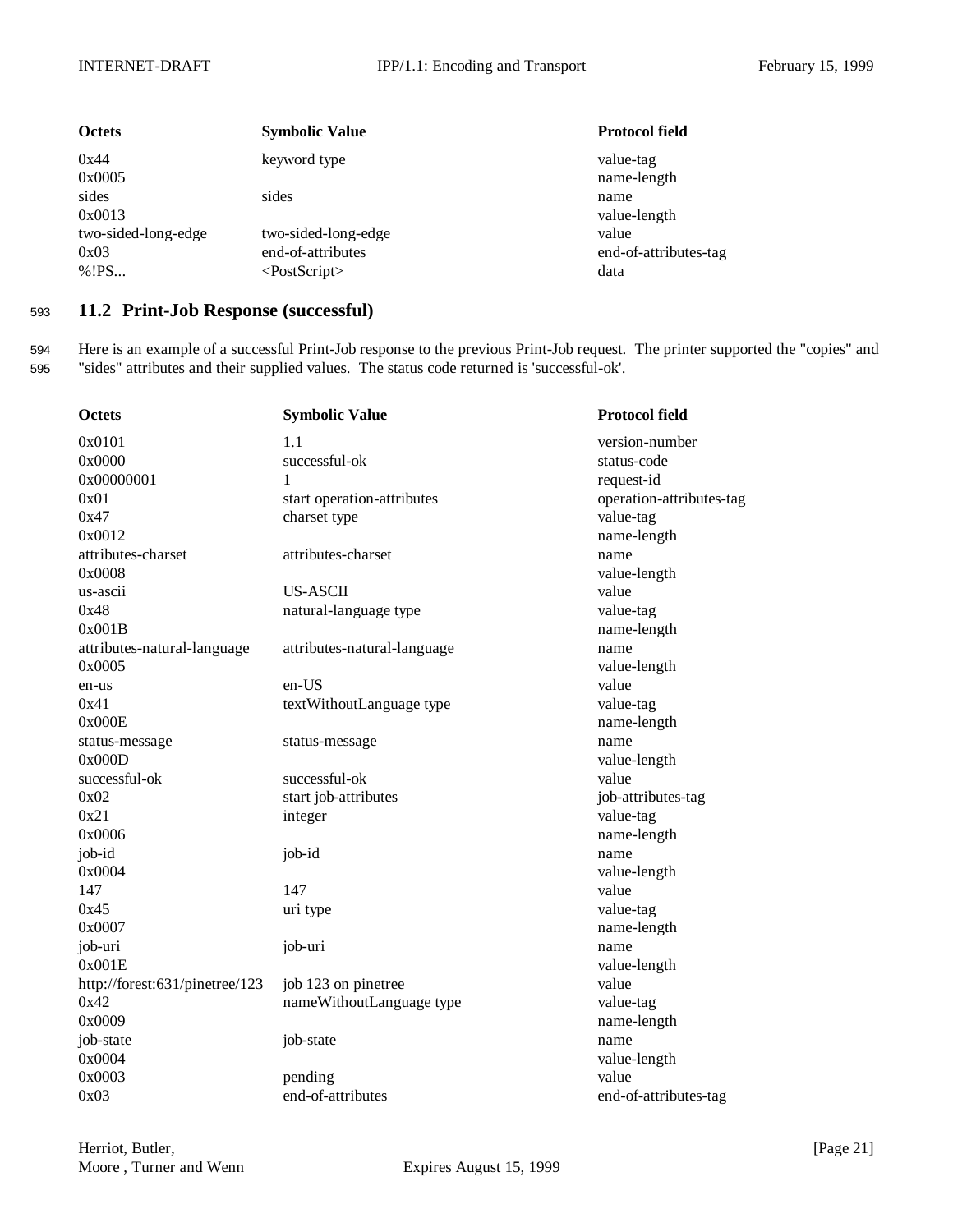### <sup>596</sup> **11.3 Print-Job Response (failure)**

 Here is an example of an unsuccessful Print-Job response to the previous Print-Job request. It fails because, in this case, the printer does not support the "sides" attribute and because the value '20' for the "copies" attribute is not supported. Therefore, no job is created, and neither a "job-id" nor a "job-uri" operation attribute is returned. The error code returned is 'client-error-attributes-or-values-not-supported' (0x040B).

601

| <b>Octets</b>                              | <b>Symbolic Value</b>                           | <b>Protocol field</b>      |
|--------------------------------------------|-------------------------------------------------|----------------------------|
| 0x0101                                     | 1.1                                             | version-number             |
| 0x040B                                     | client-error-attributes-or-values-not-supported | status-code                |
| 0x00000001                                 |                                                 | request-id                 |
| 0x01                                       | start operation-attributes                      | operation-attribute tag    |
| 0x47                                       | charset type                                    | value-tag                  |
| 0x0012                                     |                                                 | name-length                |
| attributes-charset                         | attributes-charset                              | name                       |
| 0x0008                                     |                                                 | value-length               |
| us-ascii                                   | <b>US-ASCII</b>                                 | value                      |
| 0x48                                       | natural-language type                           | value-tag                  |
| 0x001B                                     |                                                 | name-length                |
| attributes-natural-                        | attributes-natural-language                     | name                       |
| language                                   |                                                 |                            |
| 0x0005                                     |                                                 | value-length               |
| en-us                                      | en-US                                           | value                      |
| 0x41                                       | textWithoutLanguage type                        | value-tag                  |
| 0x000E                                     |                                                 | name-length                |
| status-message                             | status-message                                  | name                       |
| 0x002F                                     |                                                 | value-length               |
| client-error-attributes-<br>or-values-not- | client-error-attributes-or-values-not-supported | value                      |
| supported                                  |                                                 |                            |
| 0x05                                       | start unsupported-attributes                    | unsupported-attributes tag |
| 0x21                                       | integer type                                    | value-tag                  |
| 0x0006                                     |                                                 | name-length                |
| copies                                     | copies                                          | name                       |
| 0x0004                                     |                                                 | value-length               |
| 0x00000014                                 | 20                                              | value                      |
| 0x10                                       | unsupported (type)                              | value-tag                  |
| 0x0005                                     |                                                 | name-length                |
| sides                                      | sides                                           | name                       |
| 0x0000                                     |                                                 | value-length               |
| 0x03                                       | end-of-attributes                               | end-of-attributes-tag      |

### <sup>602</sup> **11.4 Print-Job Response (success with attributes ignored)**

 Here is an example of a successful Print-Job response to a Print-Job request like the previous Print-Job request, except that the value of 'ipp-attribute-fidelity' is false. The print request succeeds, even though, in this case, the printer supports neither the "sides" attribute nor the value '20' for the "copies" attribute. Therefore, a job is created, and both a "job-id" and a "job-uri" operation attribute are returned. The unsupported attributes are also returned in an Unsupported Attributes Group. The error code returned is 'successful-ok-ignored-or-substituted-attributes' (0x0001).

608

**Octets Symbolic Value Protocol field**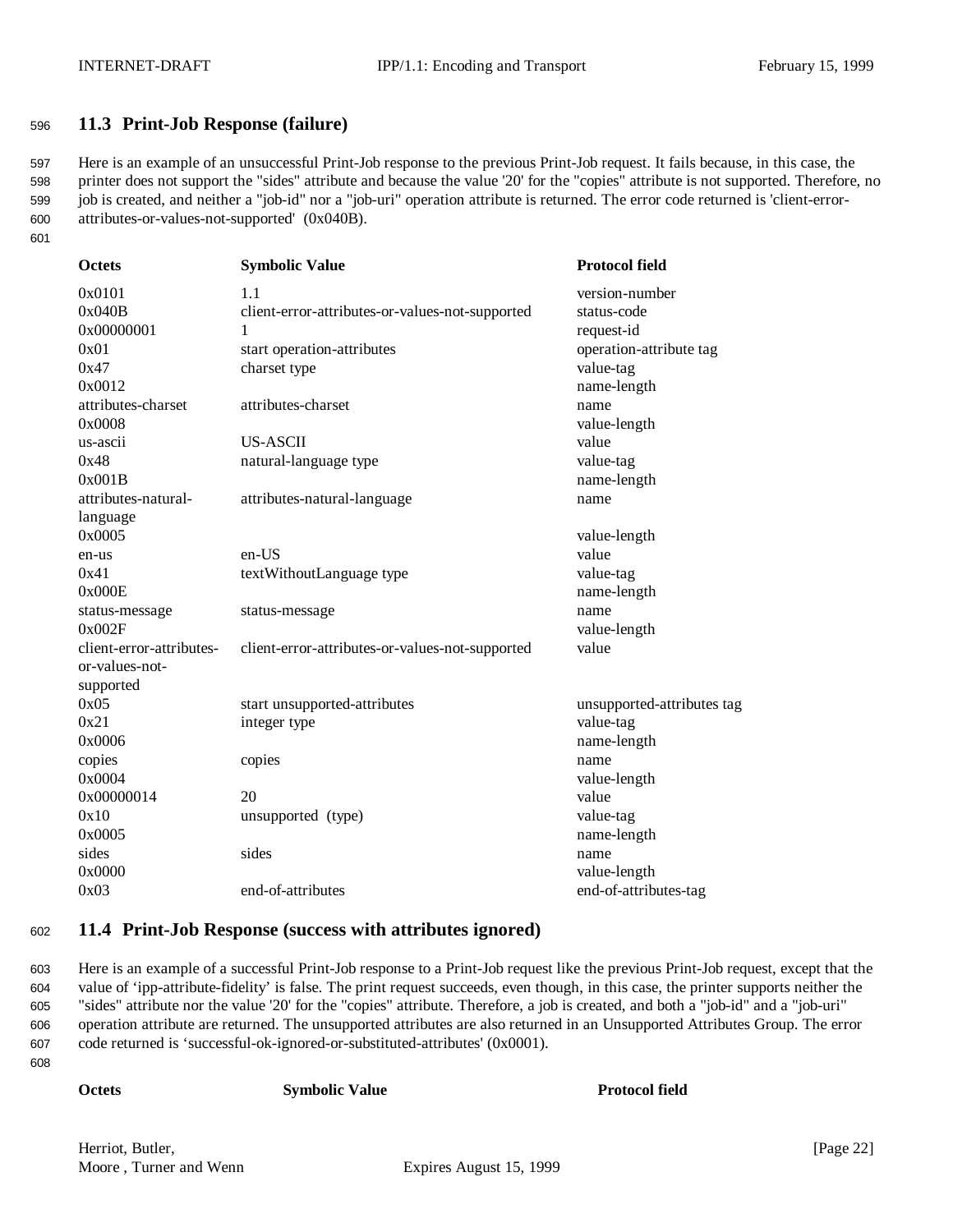| <b>Octets</b>                  | <b>Symbolic Value</b>                           | <b>Protocol field</b>      |
|--------------------------------|-------------------------------------------------|----------------------------|
| 0x0101                         | 1.1                                             | version-number             |
| 0x0001                         | successful-ok-ignored-or-substituted-attributes | status-code                |
| 0x00000001                     | 1                                               | request-id                 |
| 0x01                           | start operation-attributes                      | operation-attributes-tag   |
| 0x47                           | charset type                                    | value-tag                  |
| 0x0012                         |                                                 | name-length                |
| attributes-charset             | attributes-charset                              | name                       |
| 0x0008                         |                                                 | value-length               |
| us-ascii                       | <b>US-ASCII</b>                                 | value                      |
| 0x48                           | natural-language type                           | value-tag                  |
| 0x001B                         |                                                 | name-length                |
| attributes-natural-language    | attributes-natural-language                     | name                       |
| 0x0005                         |                                                 | value-length               |
| en-us                          | en-US                                           | value                      |
| 0x41                           | textWithoutLanguage type                        | value-tag                  |
| 0x000E                         |                                                 | name-length                |
| status-message                 | status-message                                  | name                       |
| 0x002F                         |                                                 | value-length               |
| successful-ok-ignored-or-      | successful-ok-ignored-or-substituted-attributes | value                      |
| substituted-attributes         |                                                 |                            |
| 0x05                           | start unsupported-attributes                    | unsupported-attributes tag |
| 0x21                           | integer type                                    | value-tag                  |
| 0x0006                         |                                                 | name-length                |
| copies                         | copies                                          | name                       |
| 0x0004                         |                                                 | value-length               |
| 0x00000014                     | 20                                              | value                      |
| 0x10                           | unsupported (type)                              | value-tag                  |
| 0x0005                         |                                                 | name-length                |
| sides                          | sides                                           | name                       |
| 0x0000                         |                                                 | value-length               |
| 0x02                           | start job-attributes                            | job-attributes-tag         |
| 0x21                           | integer                                         | value-tag                  |
| 0x0006                         |                                                 | name-length                |
| job-id                         | job-id                                          | name                       |
| 0x0004                         |                                                 | value-length               |
| 147                            | 147                                             | value                      |
| 0x45                           | uri type                                        | value-tag                  |
| 0x0007                         |                                                 | name-length                |
| job-uri                        | job-uri                                         | name                       |
| 0x001E                         |                                                 | value-length               |
| http://forest:631/pinetree/123 | job 123 on pinetree                             | value                      |
| 0x42                           | nameWithoutLanguage type                        | value-tag                  |
| 0x0009                         |                                                 | name-length                |
| job-state                      | job-state                                       | name                       |
| 0x0004                         |                                                 | value-length               |
| 0x0003                         | pending                                         | value                      |
| 0x03                           | end-of-attributes                               | end-of-attributes-tag      |

609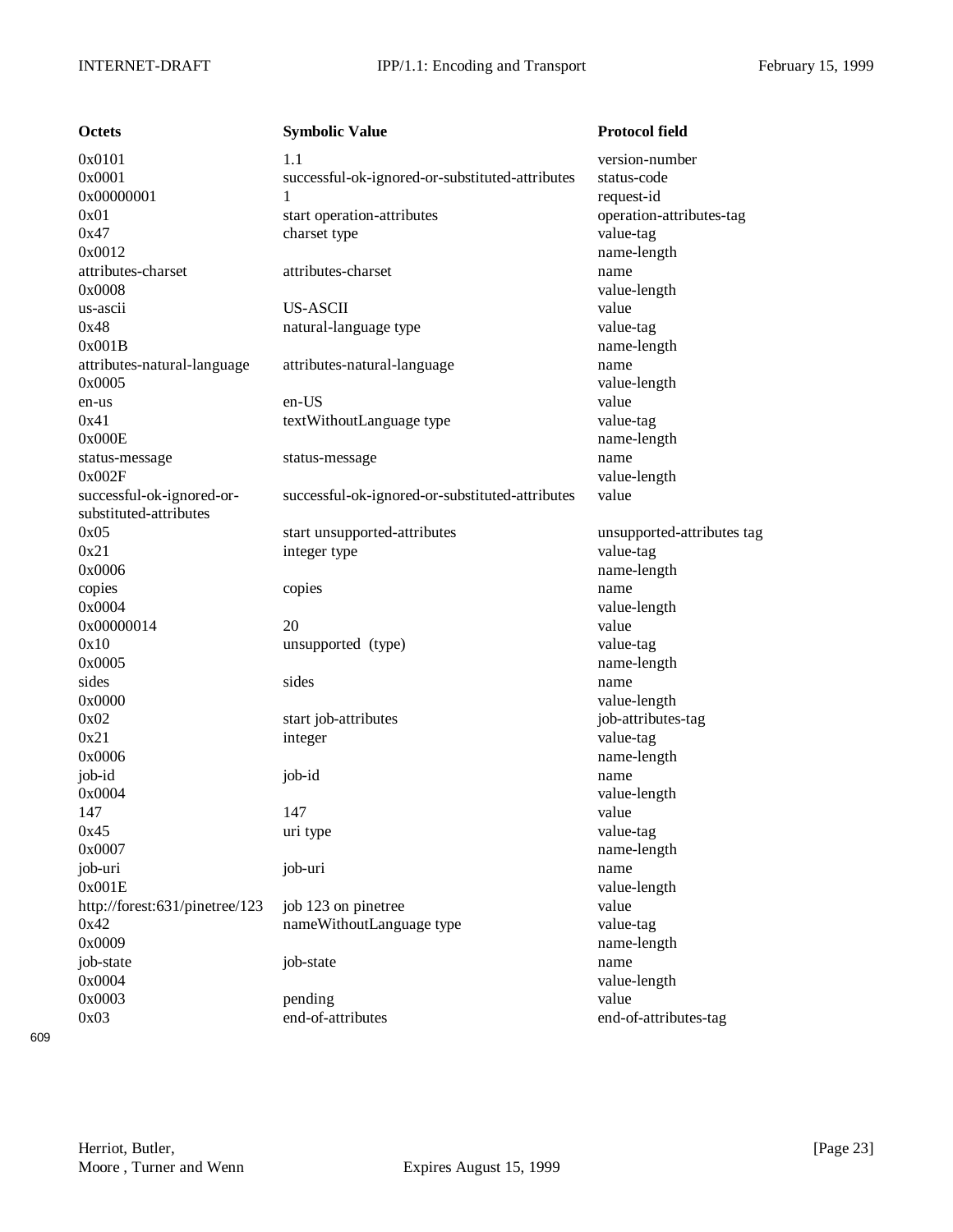### <sup>610</sup> **11.5 Print-URI Request**

611 The following is an example of Print-URI request with copies and job-name parameters:

| Octets                    | <b>Symbolic Value</b>       | <b>Protocol field</b>    |
|---------------------------|-----------------------------|--------------------------|
| 0x0101                    | 1.1                         | version-number           |
| 0x0003                    | Print-URI                   | operation-id             |
| 0x00000001                | 1                           | request-id               |
| 0x01                      | start operation-attributes  | operation-attributes-tag |
| 0x47                      | charset type                | value-tag                |
| 0x0012                    |                             | name-length              |
| attributes-charset        | attributes-charset          | name                     |
| 0x0008                    |                             | value-length             |
| us-ascii                  | <b>US-ASCII</b>             | value                    |
| 0x48                      | natural-language type       | value-tag                |
| 0x001B                    |                             | name-length              |
| attributes-natural-       | attributes-natural-language | name                     |
| language                  |                             |                          |
| 0x0005                    |                             | value-length             |
| en-us                     | en-US                       | value                    |
| 0x45                      | uri type                    | value-tag                |
| 0x000B                    |                             | name-length              |
| printer-uri               | printer-uri                 | name                     |
| 0x001A                    |                             | value-length             |
| http://forest:631/pinetre | printer pinetree            | value                    |
| e                         |                             |                          |
| 0x45                      | uri type                    | value-tag                |
| 0x000C                    |                             | name-length              |
| document-uri              | document-uri                | name                     |
| 0x11                      |                             | value-length             |
| ftp://foo.com/foo         | ftp://foo.com/foo           | value                    |
| 0x42                      | nameWithoutLanguage type    | value-tag                |
| 0x0008                    |                             | name-length              |
| job-name                  | job-name                    | name                     |
| 0x0006                    |                             | value-length             |
| foobar                    | foobar                      | value                    |
| 0x02                      | start job-attributes        | job-attributes-tag       |
| 0x21                      | integer type                | value-tag                |
| 0x0006                    |                             | name-length              |
| copies                    | copies                      | name                     |
| 0x0004                    |                             | value-length             |
| 0x00000001                |                             | value                    |
| 0x03                      | end-of-attributes           | end-of-attributes-tag    |

### <sup>612</sup> **11.6 Create-Job Request**

613 The following is an example of Create-Job request with no parameters and no attributes:

| <b>Octets</b> | <b>Symbolic Value</b>      | <b>Protocol field</b>    |
|---------------|----------------------------|--------------------------|
| 0x0101        |                            | version-number           |
| 0x0005        | Create-Job                 | operation-id             |
| 0x00000001    |                            | request-id               |
| 0x01          | start operation-attributes | operation-attributes-tag |

Herriot, Butler, [Page 24] Moore, Turner and Wenn Expires August 15, 1999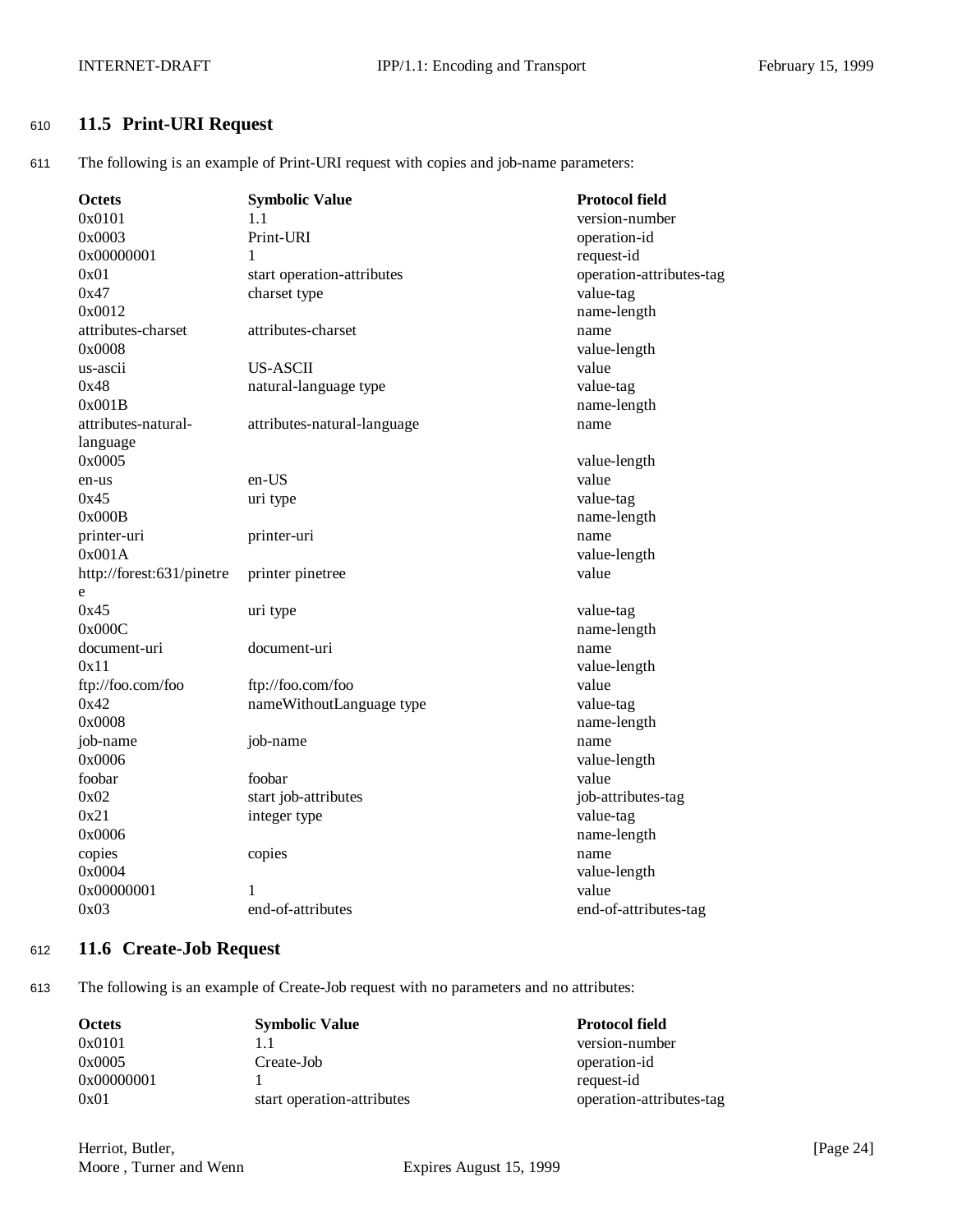| <b>Octets</b>              | <b>Symbolic Value</b>       | Protocol field        |
|----------------------------|-----------------------------|-----------------------|
| 0x47                       | charset type                | value-tag             |
| 0x0012                     |                             | name-length           |
| attributes-charset         | attributes-charset          | name                  |
| 0x0008                     |                             | value-length          |
| us-ascii                   | US-ASCII                    | value                 |
| 0x48                       | natural-language type       | value-tag             |
| 0x001B                     |                             | name-length           |
| attributes-natural-        | attributes-natural-language | name                  |
| language                   |                             |                       |
| 0x0005                     |                             | value-length          |
| en-us                      | en-US                       | value                 |
| 0x45                       | uri type                    | value-tag             |
| 0x000B                     |                             | name-length           |
| printer-uri                | printer-uri                 | name                  |
| 0x001A                     |                             | value-length          |
| http://forest:631/pinetree | printer pinetree            | value                 |
| 0x03                       | end-of-attributes           | end-of-attributes-tag |

### <sup>614</sup> **11.7 Get-Jobs Request**

615 The following is an example of Get-Jobs request with parameters but no attributes:

| <b>Octets</b>               | <b>Symbolic Value</b>       | <b>Protocol field</b>    |
|-----------------------------|-----------------------------|--------------------------|
| 0x0101                      | 1.1                         | version-number           |
| 0x000A                      | Get-Jobs                    | operation-id             |
| 0x00000123                  | 0x123                       | request-id               |
| 0x01                        | start operation-attributes  | operation-attributes-tag |
| 0x47                        | charset type                | value-tag                |
| 0x0012                      |                             | name-length              |
| attributes-charset          | attributes-charset          | name                     |
| 0x0008                      |                             | value-length             |
| us-ascii                    | US-ASCII                    | value                    |
| 0x48                        | natural-language type       | value-tag                |
| 0x001B                      |                             | name-length              |
| attributes-natural-language | attributes-natural-language | name                     |
| 0x0005                      |                             | value-length             |
| en-us                       | en-US                       | value                    |
| 0x45                        | uri type                    | value-tag                |
| 0x000B                      |                             | name-length              |
| printer-uri                 | printer-uri                 | name                     |
| 0x001A                      |                             | value-length             |
| http://forest:631/pinetree  | printer pinetree            | value                    |
| 0x21                        | integer type                | value-tag                |
| 0x0005                      |                             | name-length              |
| limit                       | limit                       | name                     |
| 0x0004                      |                             | value-length             |
| 0x00000032                  | 50                          | value                    |
| 0x44                        | keyword type                | value-tag                |
| 0x0014                      |                             | name-length              |
| requested-attributes        | requested-attributes        | name                     |
| 0x0006                      |                             | value-length             |
| job-id                      | job-id                      | value                    |
|                             |                             |                          |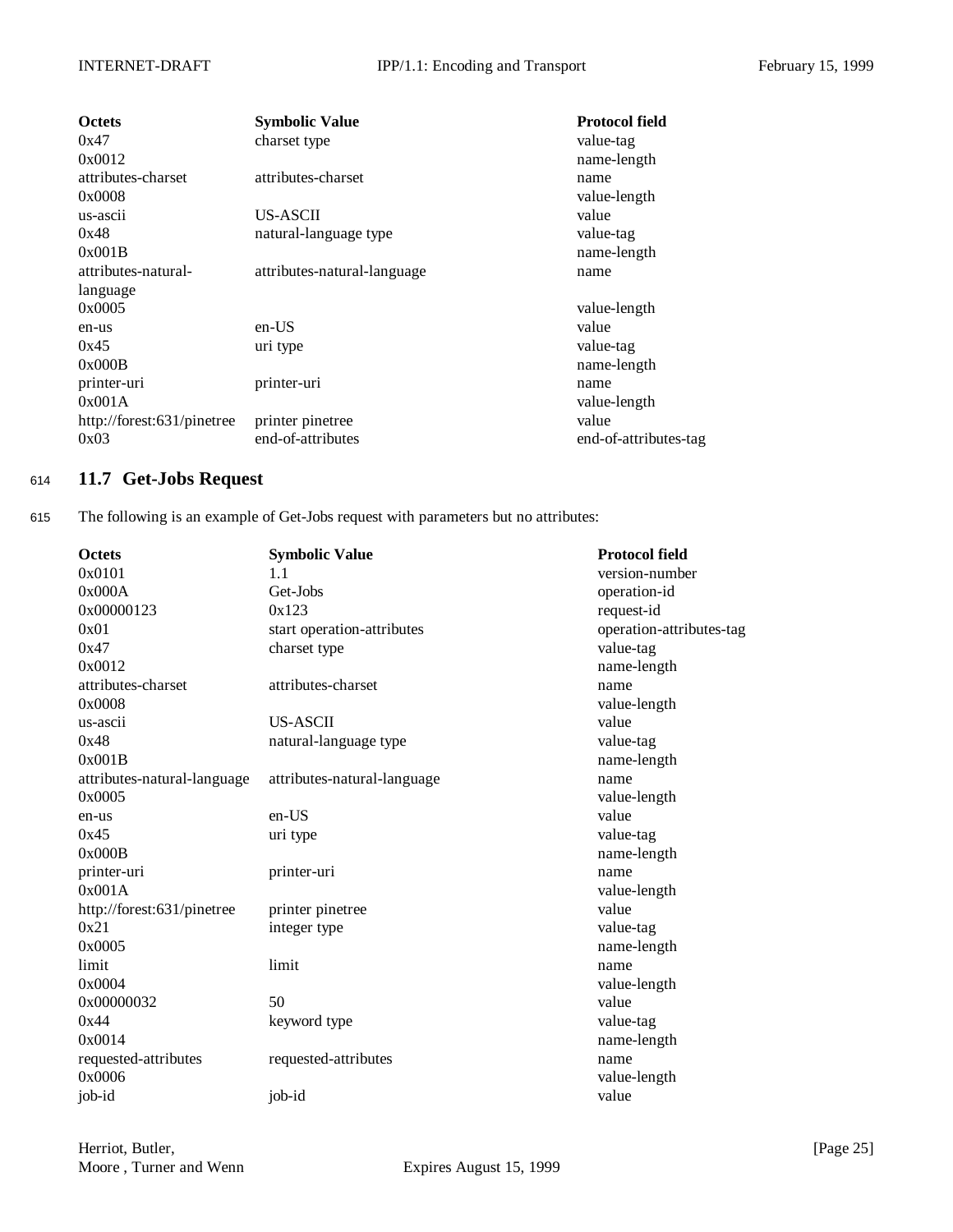| <b>Octets</b>   | <b>Symbolic Value</b> | <b>Protocol field</b> |
|-----------------|-----------------------|-----------------------|
| 0x44            | keyword type          | value-tag             |
| 0x0000          | additional value      | name-length           |
| 0x0008          |                       | value-length          |
| job-name        | job-name              | value                 |
| 0x44            | keyword type          | value-tag             |
| 0x0000          | additional value      | name-length           |
| 0x000F          |                       | value-length          |
| document-format | document-format       | value                 |
| 0x03            | end-of-attributes     | end-of-attributes-tag |

### <sup>616</sup> **11.8 Get-Jobs Response**

617 The following is an of Get-Jobs response from previous request with 3 jobs. The Printer returns no information about the 618 second job (because of security reasons):

| <b>Octets</b>               | <b>Symbolic Value</b>             | <b>Protocol field</b>    |
|-----------------------------|-----------------------------------|--------------------------|
| 0x0101                      | 1.1                               | version-number           |
| 0x0000                      | successful-ok                     | status-code              |
| 0x00000123                  | 0x123                             | request-id (echoed back) |
| 0x01                        | start operation-attributes        | operation-attribute-tag  |
| 0x47                        | charset type                      | value-tag                |
| 0x0012                      |                                   | name-length              |
| attributes-charset          | attributes-charset                | name                     |
| 0x000A                      |                                   | value-length             |
| ISO-8859-1                  | ISO-8859-1                        | value                    |
| 0x48                        | natural-language type             | value-tag                |
| 0x001B                      |                                   | name-length              |
| attributes-natural-language | attributes-natural-language       | name                     |
| 0x0005                      |                                   | value-length             |
| en-us                       | en-US                             | value                    |
| 0x41                        | textWithoutLanguage type          | value-tag                |
| 0x000E                      |                                   | name-length              |
| status-message              | status-message                    | name                     |
| 0x000D                      |                                   | value-length             |
| successful-ok               | successful-ok                     | value                    |
| 0x02                        | start job-attributes (1st object) | job-attributes-tag       |
| 0x21                        | integer type                      | value-tag                |
| 0x0006                      |                                   | name-length              |
| job-id                      | job-id                            | name                     |
| 0x0004                      |                                   | value-length             |
| 147                         | 147                               | value                    |
| 0x36                        | nameWithLanguage                  | value-tag                |
| 0x0008                      |                                   | name-length              |
| job-name                    | job-name                          | name                     |
| 0x000C                      |                                   | value-length             |
| 0x0005                      |                                   | sub-value-length         |
| fr-ca                       | fr-CA                             | value                    |
| 0x0003                      |                                   | sub-value-length         |
| fou                         | fou                               | name                     |
| 0x02                        | start job-attributes (2nd object) | job-attributes-tag       |
| 0x02                        | start job-attributes (3rd object) | job-attributes-tag       |
| 0x21                        | integer type                      | value-tag                |
|                             |                                   |                          |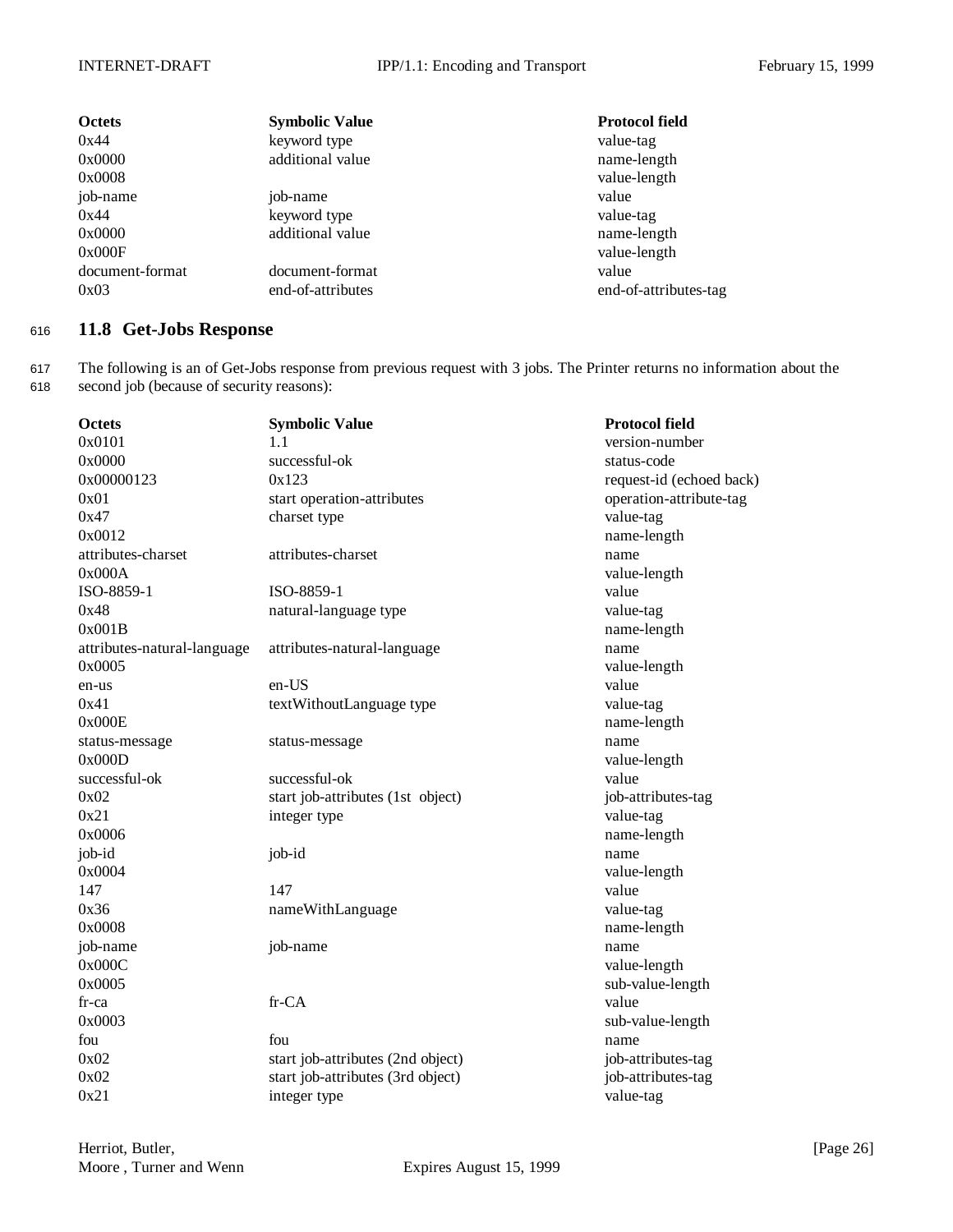| <b>Octets</b><br>0x0006 | <b>Symbolic Value</b> | <b>Protocol field</b><br>name-length |
|-------------------------|-----------------------|--------------------------------------|
| job-id<br>0x0004        | job-id                | name<br>value-length                 |
| 148                     | 148                   | value                                |
| 0x36                    | nameWithLanguage      | value-tag                            |
| 0x0008                  |                       | name-length                          |
| job-name                | job-name              | name                                 |
| 0x0012                  |                       | value-length                         |
| 0x0005                  |                       | sub-value-length                     |
| $de-CH$                 | $de-CH$               | value                                |
| 0x0009                  |                       | sub-value-length                     |
| isch guet               | isch guet             | name                                 |
| 0x03                    | end-of-attributes     | end-of-attributes-tag                |

## **12. Appendix C: Registration of MIME Media Type Information for "application/ipp"**

 This appendix contains the information that IANA requires for registering a MIME media type. The information following this paragraph will be forwarded to IANA to register application/ipp whose contents are defined in Section 3 "Encoding of the Operation Layer" in this document:

- **MIME type name:** application
- **MIME subtype name:** ipp

 A Content-Type of "application/ipp" indicates an Internet Printing Protocol message body (request or response). Currently there is one version: IPP/1.1, whose syntax is described in Section 3 "Encoding of the Operation Layer" of [ipp-pro], and whose semantics are described in [ipp-mod].

- **Required parameters:** none
- **Optional parameters:** none
- **Encoding considerations:**

 IPP/1.1 protocol requests/responses MAY contain long lines and ALWAYS contain binary data (for example attribute value lengths).

**Security considerations:**

 IPP/1.1 protocol requests/responses do not introduce any security risks not already inherent in the underlying transport protocols. Protocol mixed-version interworking rules in [ipp-mod] as well as protocol encoding rules in [ipp-pro] are complete and unambiguous.

#### **Interoperability considerations:**

 IPP/1.1 requests (generated by clients) and responses (generated by servers) MUST comply with all conformance requirements imposed by the normative specifications [ipp-mod] and [ipp-pro]. Protocol encoding rules specified in [ipp-pro] are comprehensive, so that interoperability between conforming implementations is guaranteed (although support for specific optional features is not ensured). Both the "charset" and "natural-language" of all IPP/1.1 attribute values which are a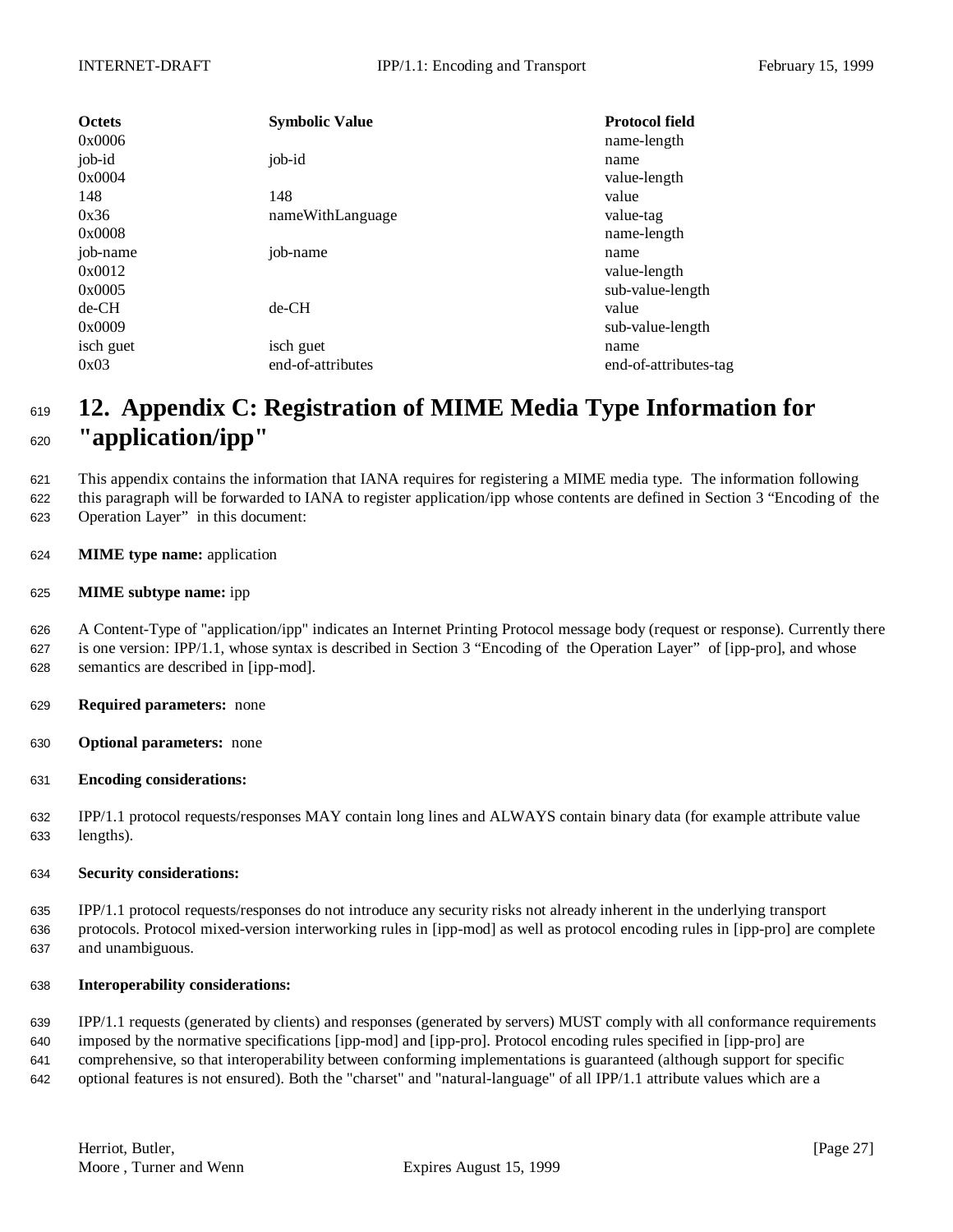LOCALIZED-STRING are explicit within IPP protocol requests/responses (without recourse to any external information in HTTP, SMTP, or other message transport headers).

#### **Published specification:**

- [ipp-mod] Isaacson, S., deBry, R., Hastings, T., Herriot, R., Powell, P., "Internet Printing Protocol/1.1: Model and Semantics" draft-ietf-ipp-mod-v11-00.txt, February, 1999.
- [ipp-pro] Herriot, R., Butler, S., Moore, P., Turner, R., "Internet Printing Protocol/1.1: Encoding and Transport", draft-ietf-ipp-protocol-v11-00.txt, February, 1999.

#### **Applications which use this media type:**

Internet Printing Protocol (IPP) print clients and print servers, communicating using HTTP/1.1 (see [IPP-PRO]),

 SMTP/ESMTP, FTP, or other transport protocol. Messages of type "application/ipp" are self-contained and transport-independent, including "charset" and "natural-language" context for any LOCALIZED-STRING value.

#### **Person & email address to contact for further information:**

Tom Hastings

- Xerox Corporation
- 737 Hawaii St. ESAE-231
- El Segundo, CA
- Phone: 310-333-6413
- Fax: 310-333-5514
- Email: thastings@cp10.es.xerox.com
- or
- Robert Herriot
- Xerox Corporation
- 3400 Hillview Ave., Bldg #1
- Palo Alto, CA 94304
- Phone: 650-813-7696
- Fax: 650-813-6860
- Email: robert.herriot@pahv.xerox.com
- **Intended usage:**
- COMMON

# **13. Appendix D: Notices**

 The IETF takes no position regarding the validity or scope of any intellectual property or other rights that might be claimed to pertain to the implementation or use of the technology described in this document or the extent to which any license under such rights might or might not be available; neither does it represent that it has made any effort to identify any such rights. Information on the IETF's procedures with respect to rights in standards-track and standards-related documentation can be found in BCP-11[BCP-11]. Copies of claims of rights made available for publication and any assurances of licenses to be made available, or the result of an attempt made to obtain a general license or permission for the use of such proprietary rights by implementers or users of this specification can be obtained from the IETF Secretariat.